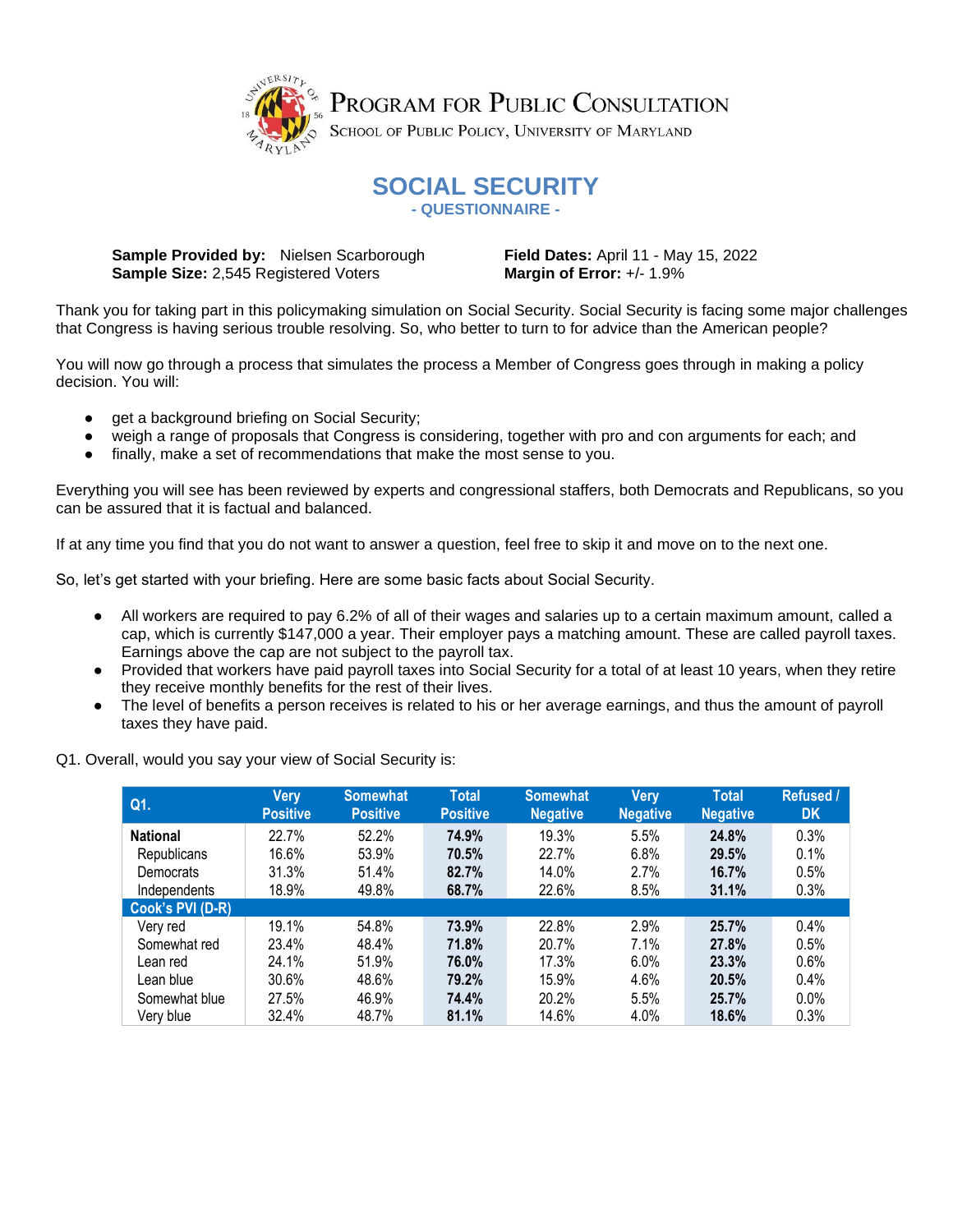Currently, the average monthly benefit amount is \$1,949 a month for a person who retires at the normal retirement age. This is the benefit that goes to someone whose average lifetime earnings were about \$4,922 a month (adjusted for inflation). Thus, such a person receives about 40% of those earnings.

Q2. Does the monthly benefit seem:

- 1. Higher than you expected
- 2. About the same as you expected
- 3. Lower than you expected



| Q <sub>2</sub>   | <b>Higher than</b><br><b>Expected</b> | <b>About the Same as</b><br><b>Expected</b> | <b>Lower than</b><br><b>Expected</b> | Refused /<br><b>DK</b> |
|------------------|---------------------------------------|---------------------------------------------|--------------------------------------|------------------------|
| <b>National</b>  | 13.0%                                 | 49.6%                                       | 37.0%                                | 0.5%                   |
| Republicans      | 12.1%                                 | 53.8%                                       | 34.0%                                | 0.1%                   |
| Democrats        | 14.6%                                 | 47.5%                                       | 37.0%                                | 0.9%                   |
| Independents     | 11.7%                                 | 44.5%                                       | 43.6%                                | 0.2%                   |
| Cook's PVI (D-R) |                                       |                                             |                                      |                        |
| Very red         | 14.0%                                 | 50.7%                                       | 34.6%                                | 0.7%                   |
| Somewhat red     | 14.1%                                 | 53.3%                                       | 32.1%                                | 0.5%                   |
| Lean red         | 10.1%                                 | 55.7%                                       | 34.0%                                | 0.2%                   |
| Lean blue        | 11.7%                                 | 55.1%                                       | 32.3%                                | 0.9%                   |
| Somewhat blue    | 11.8%                                 | 50.4%                                       | 37.5%                                | 0.3%                   |
| Very blue        | 12.8%                                 | 47.9%                                       | 38.0%                                | 1.3%                   |

Benefits are progressive. This means that lowerincome workers receive a higher benefit relative to their earnings before they retired than higherincome workers do. Here is an example. If Person A's average lifetime earnings were \$1,230 a month, Person A's Social Security monthly benefit would be about \$902 or about 73% of prior earnings. For comparison, if Person B's average lifetime earnings were about \$7,875 a month, Person B's monthly benefit would be about \$2,580, or about 33% of prior earnings.

We are now going to address three issues about Social Security that are under consideration in Congress.

The first issue we will address is that the Social Security trustees have projected that in 2033 the Social Security Trust Fund will not have enough funds to pay the level of benefits that are scheduled to be paid by present law. Benefits

## SOCIAL SECURITY BENEFITS ARE PROGRESSIVE



would then be financed from current payroll taxes only and would drop by 24%. We will call this the Social Security shortfall. You will be asked to consider approaches for dealing with this shortfall that include both reducing benefits and increasing revenues.

The second issue is whether Social Security benefits are adequate for certain groups. You will be asked to consider proposals for increasing benefits for certain groups.

The third issue is how cost of living adjustments (or COLAs) for inflation should be calculated. You will be asked to consider two different proposals for changing this calculation.

#### **[The Social Security Shortfall]**

We will first address the **Social Security shortfall**—the shortage of funds projected for the year 2033.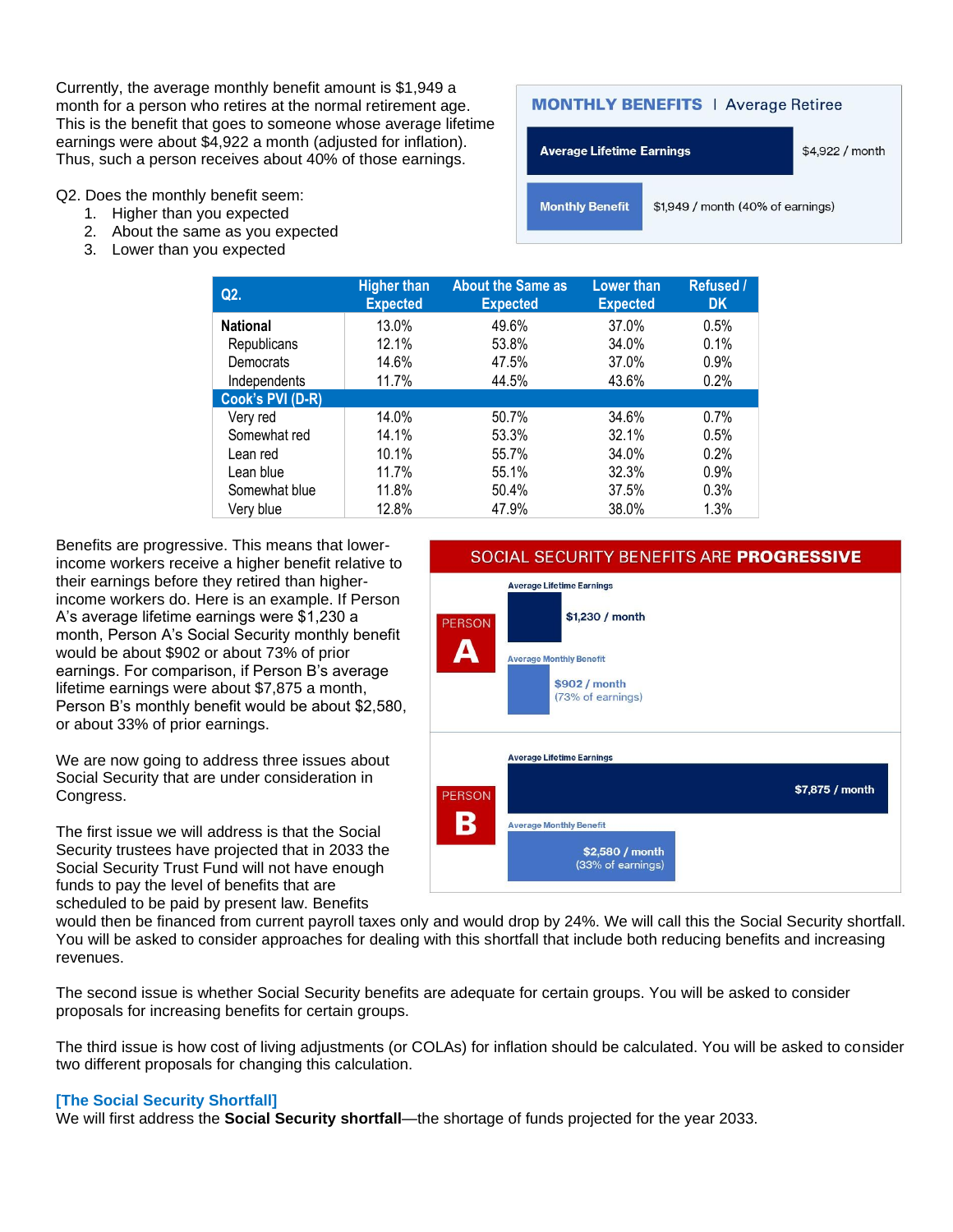Q3. How much have you heard or read about the Social Security shortfall?

| Q3.              | A lot | <b>Some</b> | <b>Total</b><br>A lot / Some | A little | <b>Nothing</b> | <b>Total</b><br>A little / Nothing | <b>Refused</b><br>/DK |
|------------------|-------|-------------|------------------------------|----------|----------------|------------------------------------|-----------------------|
| <b>National</b>  | 14.9% | 36.4%       | 51.3%                        | 32.4%    | 16.3%          | 48.7%                              | 0.1%                  |
| Republicans      | 17.1% | 38.6%       | 55.7%                        | 30.1%    | 14.1%          | 44.2%                              | 0.1%                  |
| Democrats        | 14.0% | 38.7%       | 52.7%                        | 33.3%    | 14.0%          | 47.3%                              | 0.0%                  |
| Independents     | 11.9% | 26.5%       | 38.4%                        | 35.5%    | 26.0%          | 61.5%                              | 0.1%                  |
| Cook's PVI (D-R) |       |             |                              |          |                |                                    |                       |
| Very red         | 15.4% | 37.9%       | 53.3%                        | 29.0%    | 16.9%          | 45.9%                              | 0.7%                  |
| Somewhat red     | 19.0% | 36.7%       | 55.7%                        | 28.5%    | 15.8%          | 44.3%                              | 0.0%                  |
| Lean red         | 20.3% | 38.0%       | 58.3%                        | 29.0%    | 12.7%          | 41.7%                              | 0.0%                  |
| Lean blue        | 18.0% | 41.7%       | 59.7%                        | 30.0%    | 10.1%          | 40.1%                              | 0.2%                  |
| Somewhat blue    | 17.6% | 37.5%       | 55.1%                        | 32.0%    | 12.8%          | 44.8%                              | 0.0%                  |
| Very blue        | 16.0% | 40.4%       | 56.4%                        | 31.4%    | 12.2%          | 43.6%                              | 0.0%                  |

The Social Security shortfall has several major causes. One of these is that **Americans have been having fewer children.**  This means that the ratio of workers contributing to Social Security as compared to the number of retirees receiving Social Security benefits is going down. In the figure below you can see how this has changed over time and how it is projected for the future.

Another factor contributing to the shortfall is that **Americans are living longer** and thus receiving benefits for more years.

Another factor contributing to the shortfall is that **wages for middle and lower-income workers have not been growing** as much as was expected, decreasing the amount of payroll taxes flowing into the Social Security Trust Fund.

Another factor contributing to the shortfall is that the large baby boom generation is entering retirement and **increasing the percentage of the population that is eligible for Social Security**. This will put more demands on Social Security. Finally, contributing to the shortfall is the fact that **Congress has not taken action** for some decades to adjust revenues and benefits to keep the program in long-term balance. The last such legislation was passed in 1986.



The impact of the Social Security shortfall, if no action is taken, would be as follows:

Average monthly benefits, in current dollars, would go down from \$1,949 to \$1,481.

The percentage of seniors living under the poverty line would double. Assuming the same level of poverty as today, the poverty level for seniors would rise from 9% to 18%.

# **Impact of Shortfall** if No Action is Taken **Seniors' Monthly Benefit**



We are now going to look at policy options for dealing with the Social Security shortfall. The government has two possible approaches. It can:

- Reduce Social Security benefits; -or-
- Increase revenues.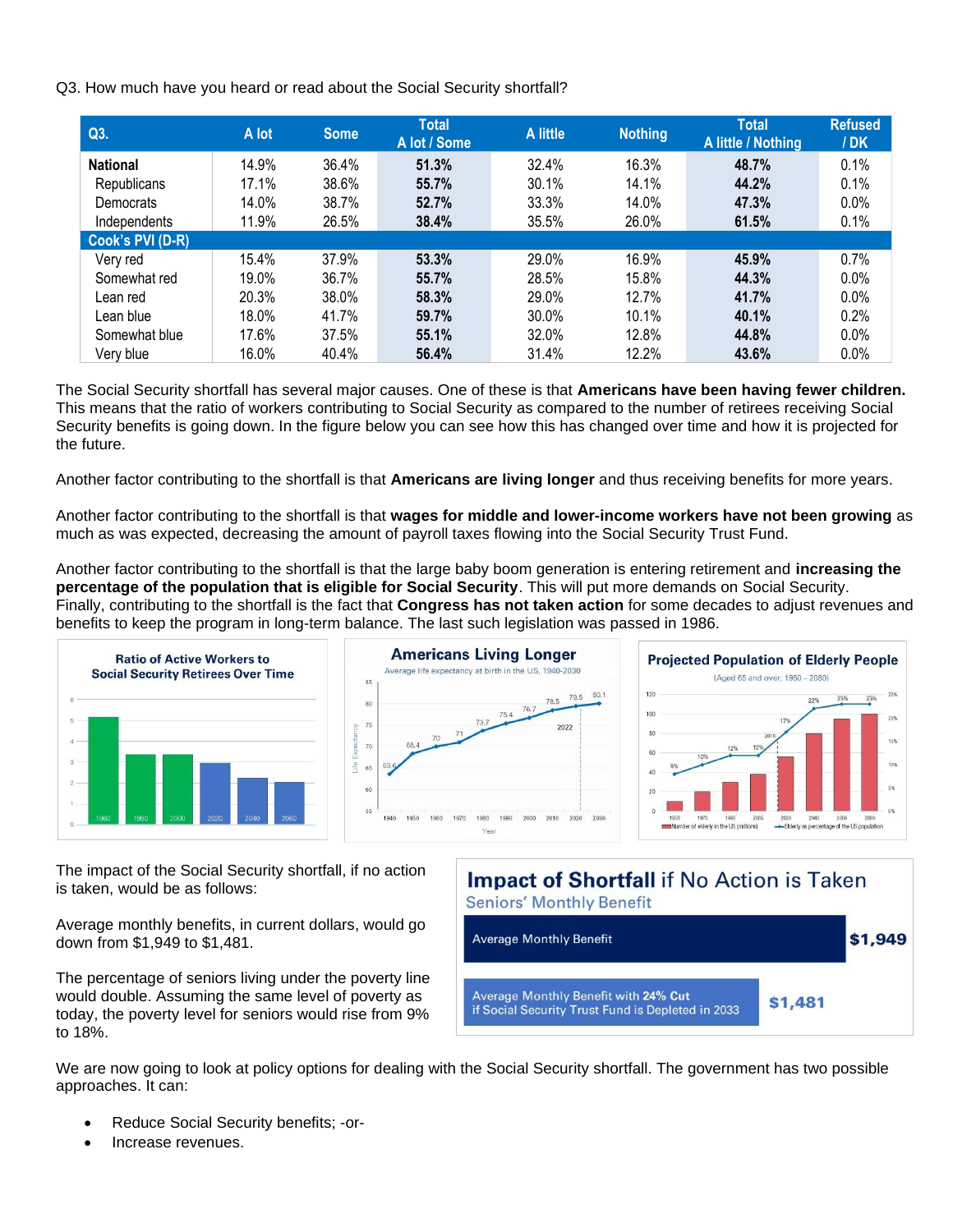We will first explore the approach of reducing Social Security benefits, which would reduce the shortfall by reducing expenses.

One option for reducing benefits is to reduce the amount of benefits that people with higher earnings will receive when they retire in the future.

## **[ADDRESSING THE SHORTFALL]**

### **[Reducing Monthly Benefits For People Who Had Higher Earnings]**

Currently, the more people earned while working (up to \$147,000), the more they receive in monthly benefits. One option - for new retirees only--is to gradually lower benefits for people who had higher earnings. Their benefits would still be higher than for people who had lower earnings, but their benefits would be less than people in that income group are currently scheduled to receive.

You are now going to evaluate arguments **in favor** of and **against** this option. Later you will assess some specific proposals. For each argument, please select whether you find the argument convincing or unconvincing. Here are the arguments in favor of this option.

Q4. We have to cover the Social Security shortfall in one way or another. Wealthier retirees have other ways to fund their retirement, such as pensions and savings. But right now they get benefits that are higher than other people. This gap should be reduced so that their benefits are more like others. It's only fair.

| Q4.              | Very<br><b>Convincing</b> | <b>Somewhat</b><br><b>Convincing</b> | <b>Total</b><br><b>Convincing</b> | <b>Somewhat</b><br><b>Unconvincing</b> | Very<br><b>Unconvincing</b> | <b>Total</b><br><b>Unconvincing</b> | <b>Refused</b><br>/DK |
|------------------|---------------------------|--------------------------------------|-----------------------------------|----------------------------------------|-----------------------------|-------------------------------------|-----------------------|
| <b>National</b>  | 21.1%                     | 40.2%                                | 61.3%                             | 20.3%                                  | 17.4%                       | 37.7%                               | 1.1%                  |
| Republicans      | 13.5%                     | 35.2%                                | 48.7%                             | 25.2%                                  | 25.2%                       | 50.4%                               | 0.8%                  |
| Democrats        | 29.7%                     | 44.2%                                | 73.9%                             | 15.8%                                  | 9.5%                        | 25.3%                               | 0.9%                  |
| Independents     | 20.6%                     | 43.0%                                | 63.6%                             | 18.4%                                  | 15.9%                       | 34.3%                               | 2.0%                  |
| Cook's PVI (D-R) |                           |                                      |                                   |                                        |                             |                                     |                       |
| Very red         | 21.0%                     | 37.1%                                | 58.1%                             | 20.2%                                  | 20.2%                       | 40.4%                               | 1.5%                  |
| Somewhat red     | 22.9%                     | 41.1%                                | 64.0%                             | 18.7%                                  | 16.3%                       | 35.0%                               | 1.0%                  |
| Lean red         | 20.5%                     | 41.0%                                | 61.5%                             | 16.9%                                  | 19.9%                       | 36.8%                               | 1.6%                  |
| Lean blue        | 20.3%                     | 39.4%                                | 59.7%                             | 20.0%                                  | 19.8%                       | 39.8%                               | 0.5%                  |
| Somewhat blue    | 20.9%                     | 37.0%                                | 57.9%                             | 23.9%                                  | 17.6%                       | 41.5%                               | 0.5%                  |
| Very blue        | 19.7%                     | 43.9%                                | 63.6%                             | 19.9%                                  | 16.0%                       | 35.9%                               | 0.5%                  |

Q5. Social Security was established with the express purpose of ensuring that older or disabled Americans would not fall into poverty. It really makes no sense that people with higher incomes even get higher benefits than people with lesser incomes.

| Q5.              | Very<br><b>Convincing</b> | <b>Somewhat</b><br><b>Convincing</b> | <b>Total</b><br><b>Convincing</b> | <b>Somewhat</b><br><b>Unconvincing</b> | Very<br><b>Unconvincing</b> | <b>Total</b><br><b>Unconvincing</b> | <b>Refused</b><br>/DK |
|------------------|---------------------------|--------------------------------------|-----------------------------------|----------------------------------------|-----------------------------|-------------------------------------|-----------------------|
| <b>National</b>  | 28.6%                     | 32.1%                                | 60.7%                             | 21.3%                                  | 17.6%                       | 38.9%                               | 0.4%                  |
| Republicans      | 20.2%                     | 27.6%                                | 47.8%                             | 25.8%                                  | 25.9%                       | 51.7%                               | 0.5%                  |
| Democrats        | 38.0%                     | 35.2%                                | 73.2%                             | 16.9%                                  | 9.6%                        | 26.5%                               | 0.3%                  |
| Independents     | 28.2%                     | 36.1%                                | 64.3%                             | 20.2%                                  | 15.3%                       | 35.5%                               | 0.2%                  |
| Cook's PVI (D-R) |                           |                                      |                                   |                                        |                             |                                     |                       |
| Very red         | 26.1%                     | 32.4%                                | 58.5%                             | 19.9%                                  | 21.7%                       | 41.6%                               | 0.0%                  |
| Somewhat red     | 31.1%                     | 31.9%                                | 63.0%                             | 19.7%                                  | 16.5%                       | 36.2%                               | 0.7%                  |
| Lean red         | 27.4%                     | 33.2%                                | 60.6%                             | 20.5%                                  | 18.7%                       | 39.2%                               | 0.2%                  |
| Lean blue        | 28.4%                     | 31.6%                                | $60.0\%$                          | 18.0%                                  | 21.6%                       | 39.6%                               | 0.4%                  |
| Somewhat blue    | 27.5%                     | 28.5%                                | 56.0%                             | 24.9%                                  | 17.9%                       | 42.8%                               | 1.3%                  |
| Very blue        | 28.2%                     | 33.2%                                | 61.4%                             | 21.3%                                  | 16.8%                       | 38.1%                               | 0.5%                  |

Here are two arguments **against** lowering monthly benefits for people who had higher earnings. For each, please select whether you find it convincing or unconvincing:

Q6. Many of the proposals for reducing benefits based on income would end up hurting some people who are part of the middle class, particularly people who live in areas of the country where the cost of living is high. We should not change Social Security in a way that forces seniors to lower their quality of life.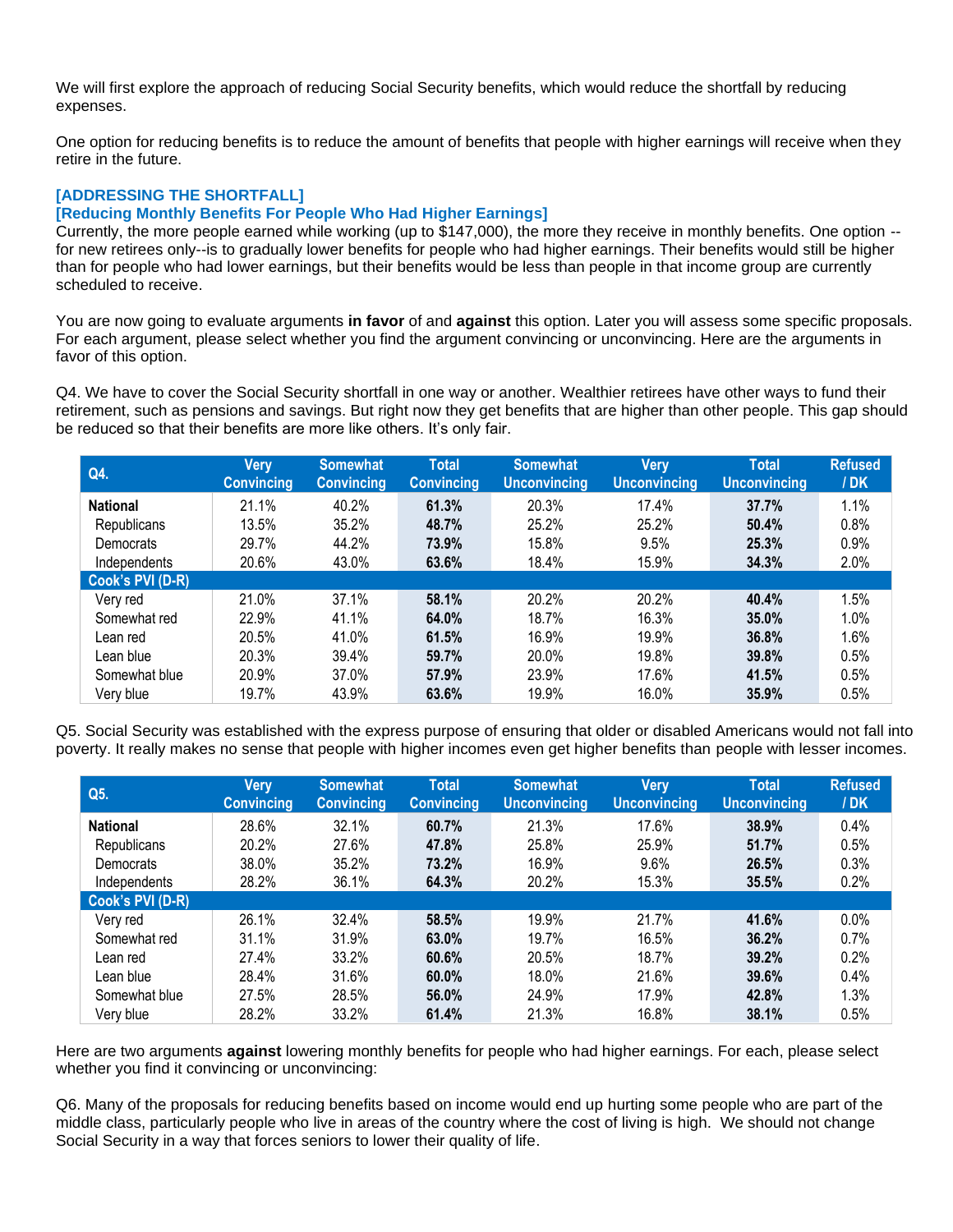| Q6.              | <b>Very</b><br><b>Convincing</b> | <b>Somewhat</b><br><b>Convincing</b> | <b>Total</b><br><b>Convincing</b> | <b>Somewhat</b><br><b>Unconvincing</b> | Very<br><b>Unconvincing</b> | <b>Total</b><br><b>Unconvincing</b> | <b>Refused</b><br>/DK |
|------------------|----------------------------------|--------------------------------------|-----------------------------------|----------------------------------------|-----------------------------|-------------------------------------|-----------------------|
| <b>National</b>  | 30.6%                            | 40.9%                                | 71.5%                             | 22.2%                                  | 5.5%                        | 27.7%                               | 0.8%                  |
| Republicans      | 32.7%                            | 42.4%                                | 75.1%                             | 19.6%                                  | 4.8%                        | 24.4%                               | 0.5%                  |
| Democrats        | 29.4%                            | 39.4%                                | 68.8%                             | 23.9%                                  | 6.4%                        | 30.3%                               | 0.9%                  |
| Independents     | 28.5%                            | 40.7%                                | 69.2%                             | 24.4%                                  | 5.4%                        | 29.8%                               | 1.0%                  |
| Cook's PVI (D-R) |                                  |                                      |                                   |                                        |                             |                                     |                       |
| Very red         | 28.7%                            | 45.6%                                | 74.3%                             | 22.8%                                  | 2.2%                        | 25.0%                               | 0.7%                  |
| Somewhat red     | 27.3%                            | 45.3%                                | 72.6%                             | 21.9%                                  | 4.9%                        | 26.8%                               | 0.7%                  |
| Lean red         | 30.2%                            | 42.5%                                | 72.7%                             | 20.9%                                  | 5.4%                        | 26.3%                               | 1.0%                  |
| Lean blue        | 33.2%                            | 39.2%                                | 72.4%                             | 20.7%                                  | 6.0%                        | 26.7%                               | 0.9%                  |
| Somewhat blue    | 30.2%                            | 43.8%                                | 74.0%                             | 21.4%                                  | 3.8%                        | 25.2%                               | 0.8%                  |
| Very blue        | 30.3%                            | 39.4%                                | 69.7%                             | 23.7%                                  | 6.6%                        | 30.3%                               | 0.0%                  |

Q7. American workers have been paying Social Security payroll taxes for all their working lives on the promise that they would be getting this money back in the form of benefits. Reducing expected benefits to people who make more money is a violation of this understanding and changes Social Security from a retirement program into a welfare program.

| Q7.              | Very<br><b>Convincing</b> | <b>Somewhat</b><br><b>Convincing</b> | <b>Total</b><br><b>Convincing</b> | <b>Somewhat</b><br><b>Unconvincing</b> | <b>Very</b><br><b>Unconvincing</b> | <b>Total</b><br><b>Unconvincing</b> | <b>Refused</b><br>/DK |
|------------------|---------------------------|--------------------------------------|-----------------------------------|----------------------------------------|------------------------------------|-------------------------------------|-----------------------|
| <b>National</b>  | 35.5%                     | 35.3%                                | 70.8%                             | 19.2%                                  | 9.5%                               | 28.7%                               | 0.5%                  |
| Republicans      | 46.5%                     | 34.6%                                | 81.1%                             | 13.4%                                  | 5.0%                               | 18.4%                               | 0.6%                  |
| Democrats        | 24.4%                     | 36.6%                                | 61.0%                             | 24.1%                                  | 14.5%                              | 38.6%                               | 0.3%                  |
| Independents     | 33.4%                     | 34.3%                                | 67.7%                             | 22.6%                                  | 9.4%                               | 32.0%                               | 0.3%                  |
| Cook's PVI (D-R) |                           |                                      |                                   |                                        |                                    |                                     |                       |
| Very red         | 38.2%                     | 35.3%                                | 73.5%                             | 20.2%                                  | 5.5%                               | 25.7%                               | 0.7%                  |
| Somewhat red     | 32.6%                     | 34.8%                                | 67.4%                             | 20.2%                                  | 11.7%                              | 31.9%                               | 0.7%                  |
| Lean red         | 35.4%                     | 32.4%                                | 67.8%                             | 22.7%                                  | 9.5%                               | 32.2%                               | 0.0%                  |
| Lean blue        | 38.3%                     | 30.9%                                | 69.2%                             | 20.0%                                  | 10.2%                              | 30.2%                               | 0.5%                  |
| Somewhat blue    | 37.0%                     | 33.5%                                | 70.5%                             | 19.9%                                  | 9.3%                               | 29.2%                               | 0.3%                  |
| Verv blue        | 31.6%                     | 33.5%                                | 65.1%                             | 22.9%                                  | 12.0%                              | 34.9%                               | 0.0%                  |

Now that you have considered all these arguments, we would like you to evaluate two proposals for reducing benefits for people with higher lifetime earnings. All of these proposals would only apply to the benefits of new retirees. Their benefits would still be higher than people who had lower earnings, but their benefits would be less than people in that income group currently receive.

Q8a. The first proposal is to reduce the monthly benefits for **the top 20 percent of earners**. This would reduce the Social Security shortfall by **11%**.

Please select how acceptable or unacceptable this proposal is to you on the scale below.

| Q8a.             | <b>Unacceptable</b><br>$(0-4)$ | <b>Just Tolerable</b><br>(5) | <b>Acceptable</b><br>$(6-10)$ | Refused /<br><b>Don't Know</b> |
|------------------|--------------------------------|------------------------------|-------------------------------|--------------------------------|
| <b>National</b>  | 42.6%                          | 14.1%                        | 42.9%                         | 0.4%                           |
| Republicans      | 48.7%                          | 16.3%                        | 34.4%                         | 0.6%                           |
| Democrats        | 33.5%                          | 12.5%                        | 53.9%                         | 0.1%                           |
| Independents     | 47.5%                          | 12.5%                        | 39.2%                         | 0.7%                           |
| Cook's PVI (D-R) |                                |                              |                               |                                |
| Very red         | 44.5%                          | 14.0%                        | 41.2%                         | 0.4%                           |
| Somewhat red     | 37.7%                          | 11.4%                        | 50.9%                         | $0.0\%$                        |
| Lean red         | 36.6%                          | 12.7%                        | 50.1%                         | 0.6%                           |
| Lean blue        | 37.3%                          | 16.8%                        | 45.6%                         | 0.4%                           |
| Somewhat blue    | 44.1%                          | 12.6%                        | 42.8%                         | 0.5%                           |
| Very blue        | 42.8%                          | 13.0%                        | 43.9%                         | 0.3%                           |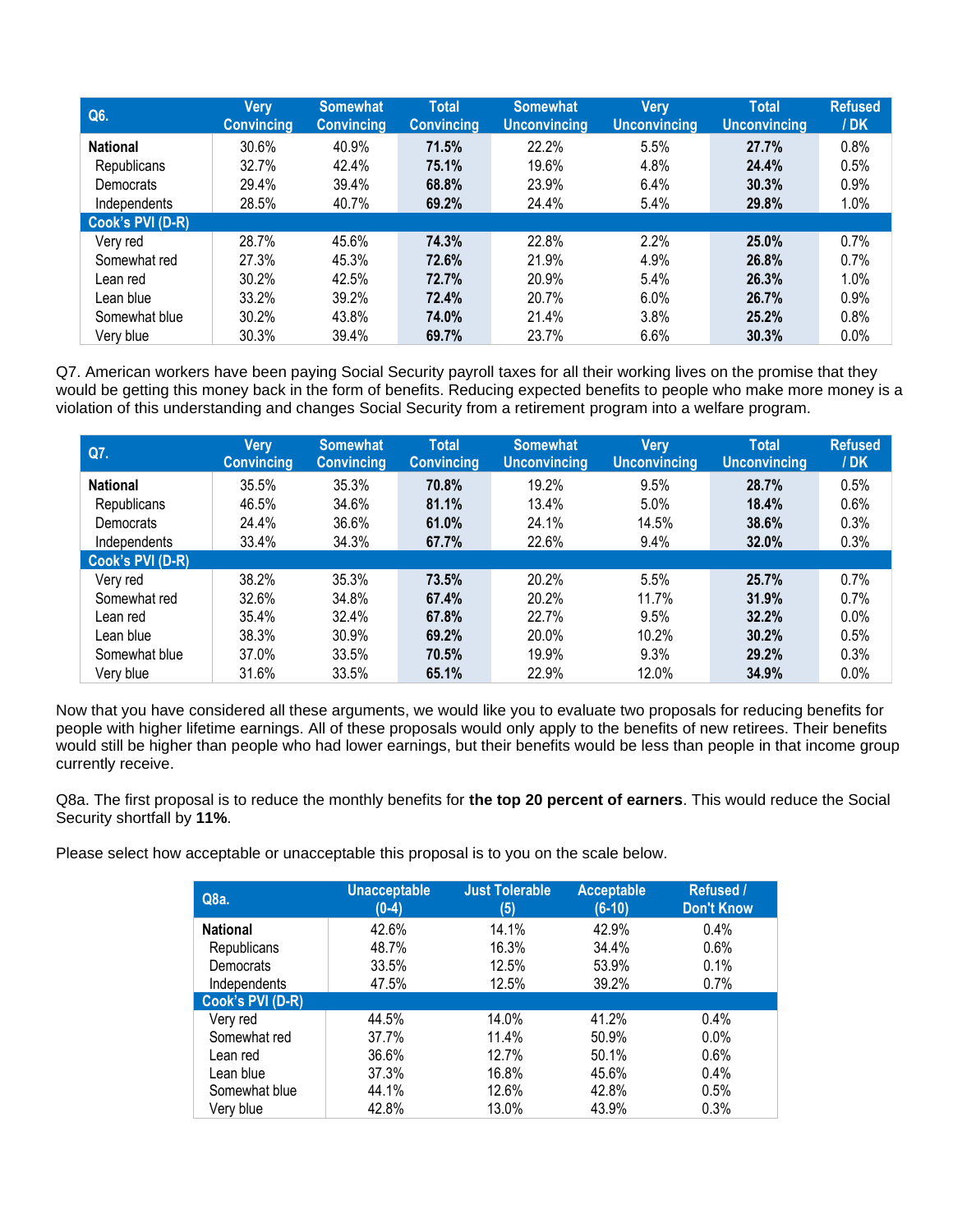Q8b. A second proposal is to reduce the monthly benefits for **the top 40 percent of earners**. This would **reduce** the Social Security shortfall by **23%**.

| Q8b.                 | <b>Unacceptable</b><br>$(0-4)$ | <b>Just Tolerable</b><br>(5) | <b>Acceptable</b><br>$(6-10)$ | <b>Refused /</b><br><b>Don't Know</b> |
|----------------------|--------------------------------|------------------------------|-------------------------------|---------------------------------------|
| <b>National 2022</b> | 54.7%                          | 14.9%                        | 29.5%                         | 0.8%                                  |
| Republicans          | 63.5%                          | 15.0%                        | 20.6%                         | 0.9%                                  |
| Democrats            | 43.9%                          | 15.1%                        | 40.2%                         | 0.8%                                  |
| Independents         | 57.4%                          | 14.5%                        | 27.4%                         | 0.7%                                  |
| <b>National 2016</b> | 61.5%                          | 18.1%                        | 19.6%                         | 0.8%                                  |
| Republicans          | 68.0%                          | 14.1%                        | 17.0%                         | 0.9%                                  |
| Democrats            | 55.2%                          | 21.1%                        | 22.9%                         | 0.8%                                  |
| Independents         | 62.2%                          | 19.5%                        | 17.9%                         | 0.5%                                  |
| Cook's PVI (D-R)     |                                |                              |                               |                                       |
| Very red             | 58.5%                          | 14.3%                        | 27.2%                         | 0.0%                                  |
| Somewhat red         | 48.2%                          | 15.1%                        | 36.0%                         | 0.7%                                  |
| Lean red             | 53.1%                          | 17.5%                        | 29.0%                         | 0.4%                                  |
| Lean blue            | 53.9%                          | 15.7%                        | 29.3%                         | 1.1%                                  |
| Somewhat blue        | 55.4%                          | 13.4%                        | 30.2%                         | 1.0%                                  |
| Very blue            | 54.5%                          | 15.7%                        | 29.3%                         | 0.5%                                  |

Q8c. A third proposal is to reduce the monthly benefits for **the top 50 percent of earners**. This would **reduce** the Social Security shortfall by **30%**.

| Q8c.                 | <b>Unacceptable</b><br>$(0-4)$ | <b>Just Tolerable</b><br>(5) | <b>Acceptable</b><br>$(6-10)$ | Refused /<br><b>Don't Know</b> |
|----------------------|--------------------------------|------------------------------|-------------------------------|--------------------------------|
| <b>National 2022</b> | 64.3%                          | 13.3%                        | 19.5%                         | 2.9%                           |
| Republicans          | 71.9%                          | 11.6%                        | 12.6%                         | 3.9%                           |
| Democrats            | 54.9%                          | 14.7%                        | 28.1%                         | 2.2%                           |
| Independents         | 66.5%                          | 14.0%                        | 17.5%                         | 2.0%                           |
| <b>National 2016</b> | 72.8%                          | 13.5%                        | 12.3%                         | 1.5%                           |
| Republicans          | 72.5%                          | 11.6%                        | 11.1%                         | 1.8%                           |
| Democrats            | 70.8%                          | 14.3%                        | 13.7%                         | 1.2%                           |
| Independents         | 71.5%                          | 15.6%                        | 11.7%                         | 1.2%                           |
| Cook's PVI (D-R)     |                                |                              |                               |                                |
| Very red             | 66.9%                          | 14.7%                        | 17.3%                         | 1.1%                           |
| Somewhat red         | 61.1%                          | 14.4%                        | 21.7%                         | 2.9%                           |
| Lean red             | 65.2%                          | 10.7%                        | 21.5%                         | 2.6%                           |
| Lean blue            | 64.7%                          | 15.0%                        | 18.4%                         | 1.9%                           |
| Somewhat blue        | 63.0%                          | 12.8%                        | 21.2%                         | 3.0%                           |
| Very blue            | 65.2%                          | 13.8%                        | 17.0%                         | 4.0%                           |

#### **[Raising the Full Retirement Age]**

Another policy option is to reduce benefits by raising the full retirement age, which would reduce the total amount of benefits people would receive over their lifetime. (Note: This option does NOT change people's ability to take early retirement—with correspondingly lower monthly benefits--which would still start at 62.)

Currently, the full retirement age is 66 years. According to current law, it is scheduled to gradually rise until it reaches 67 by the year 2027 and then will stop rising. This has no effect on those already receiving Social Security. It does affect those born in 1960 or later. The graph below shows how the current law increases the full retirement age.

One policy option is to continue to gradually increase the retirement age beyond the age of 67, so that it eventually reaches a higher age.



Here are two arguments in **favor** of this option.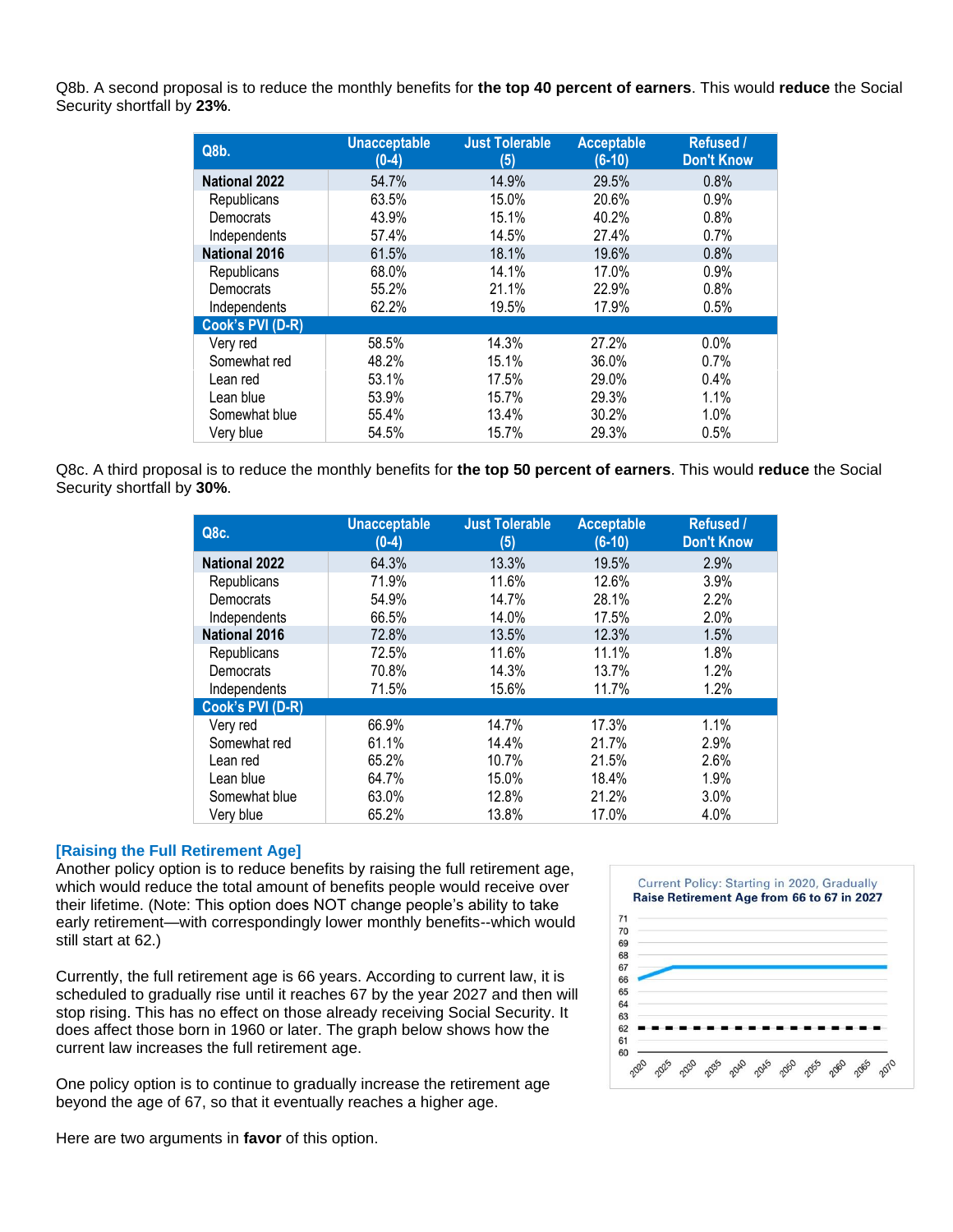Q9. With people living longer, the number of retirees receiving benefits is growing. At the same time birth rates are lower, diminishing the number of workers who contribute revenue to Social Security. Thus, it is not affordable and simply not realistic to have people retire as early as they have.

| Q9.              | Very<br><b>Convincing</b> | <b>Somewhat</b><br><b>Convincing</b> | <b>Total</b><br><b>Convincing</b> | <b>Somewhat</b><br><b>Unconvincing</b> | <b>Very</b><br><b>Unconvincing</b> | <b>Total</b><br><b>Unconvincing</b> | <b>Refused</b><br>/ <b>DK</b> |
|------------------|---------------------------|--------------------------------------|-----------------------------------|----------------------------------------|------------------------------------|-------------------------------------|-------------------------------|
| <b>National</b>  | 13.0%                     | 40.0%                                | 53.0%                             | 28.4%                                  | 17.7%                              | 46.1%                               | 0.9%                          |
| Republicans      | 10.1%                     | 44.0%                                | 54.1%                             | 28.4%                                  | 17.1%                              | 45.5%                               | 0.5%                          |
| Democrats        | 14.9%                     | 38.5%                                | 53.4%                             | 28.2%                                  | 17.2%                              | 45.4%                               | 1.2%                          |
| Independents     | 15.6%                     | 34.0%                                | 49.6%                             | 28.9%                                  | 20.2%                              | 49.1%                               | 1.2%                          |
| Cook's PVI (D-R) |                           |                                      |                                   |                                        |                                    |                                     |                               |
| Very red         | 13.6%                     | 43.4%                                | 57.0%                             | 26.5%                                  | 15.8%                              | 42.3%                               | 0.7%                          |
| Somewhat red     | 12.9%                     | 39.9%                                | 52.8%                             | 27.5%                                  | 19.5%                              | 47.0%                               | 0.2%                          |
| Lean red         | 13.3%                     | 41.9%                                | 55.2%                             | 27.4%                                  | 16.7%                              | 44.1%                               | 0.8%                          |
| Lean blue        | 15.0%                     | 42.6%                                | 57.6%                             | 24.4%                                  | 16.4%                              | 40.8%                               | 1.6%                          |
| Somewhat blue    | 14.4%                     | 41.6%                                | 56.0%                             | 27.2%                                  | 16.1%                              | 43.3%                               | 0.8%                          |
| Very blue        | 14.6%                     | 40.4%                                | 55.0%                             | 27.9%                                  | 16.0%                              | 43.9%                               | 1.1%                          |

Q10. People at 66 are now much healthier than in the past and most of the work people do is much less physically demanding, so it is appropriate for people to work a little bit longer before retiring. Raising the retirement age is a commonsense response to how life has changed in the modern era.

| Q10.             | <b>Very</b><br><b>Convincing</b> | <b>Somewhat</b><br><b>Convincing</b> | Total<br><b>Convincing</b> | <b>Somewhat</b><br><b>Unconvincing</b> | <b>Very</b><br><b>Unconvincing</b> | <b>Total</b><br><b>Unconvincing</b> | <b>Refused</b><br>/DK |
|------------------|----------------------------------|--------------------------------------|----------------------------|----------------------------------------|------------------------------------|-------------------------------------|-----------------------|
| <b>National</b>  | 15.5%                            | 37.7%                                | 53.2%                      | 24.4%                                  | 21.8%                              | 46.2%                               | 0.6%                  |
| Republicans      | 14.2%                            | 41.1%                                | 55.3%                      | 22.7%                                  | 21.2%                              | 43.9%                               | 0.8%                  |
| Democrats        | 17.7%                            | 35.2%                                | 52.9%                      | 26.1%                                  | 20.2%                              | 46.3%                               | 0.8%                  |
| Independents     | 13.8%                            | 34.8%                                | 48.6%                      | 25.1%                                  | 26.2%                              | 51.3%                               | 0.0%                  |
| Cook's PVI (D-R) |                                  |                                      |                            |                                        |                                    |                                     |                       |
| Very red         | 14.3%                            | 41.9%                                | 56.2%                      | 20.2%                                  | 23.2%                              | 43.4%                               | 0.4%                  |
| Somewhat red     | 20.2%                            | 36.3%                                | 56.5%                      | 20.4%                                  | 23.1%                              | 43.5%                               | 0.0%                  |
| Lean red         | 17.9%                            | 36.8%                                | 54.7%                      | 24.1%                                  | 20.1%                              | 44.2%                               | 1.0%                  |
| Lean blue        | 19.6%                            | 39.2%                                | 58.8%                      | 21.9%                                  | 18.6%                              | 40.5%                               | 0.7%                  |
| Somewhat blue    | 18.6%                            | 41.1%                                | 59.7%                      | 20.7%                                  | 18.9%                              | 39.6%                               | 0.8%                  |
| Very blue        | 16.0%                            | 38.3%                                | 54.3%                      | 24.2%                                  | 21.0%                              | 45.2%                               | 0.5%                  |

Here are two arguments **against** gradually raising the full retirement age beyond 67.

Q11. Raising the retirement age is unfair because many workers in their 60s still hold physically demanding jobs--blue-collar jobs, or retail jobs where they are on their feet all day. For them, it is already a stretch for the retirement age to rise to 67 as planned; it should not rise any further.

| Q11.             | Very<br><b>Convincing</b> | <b>Somewhat</b><br><b>Convincing</b> | <b>Total</b><br><b>Convincing</b> | <b>Somewhat</b><br><b>Unconvincing</b> | <b>Very</b><br><b>Unconvincing</b> | <b>Total</b><br><b>Unconvincing</b> | <b>Refused</b><br>/DK |
|------------------|---------------------------|--------------------------------------|-----------------------------------|----------------------------------------|------------------------------------|-------------------------------------|-----------------------|
| <b>National</b>  | 38.2%                     | 36.9%                                | 75.1%                             | 18.8%                                  | 5.6%                               | 24.4%                               | 0.5%                  |
| Republicans      | 35.4%                     | 38.4%                                | 73.8%                             | 19.9%                                  | 6.0%                               | 25.9%                               | 0.3%                  |
| Democrats        | 38.8%                     | 39.0%                                | 77.8%                             | 16.8%                                  | 4.5%                               | 21.3%                               | 0.8%                  |
| Independents     | 42.9%                     | 29.3%                                | 72.2%                             | 20.3%                                  | 6.9%                               | 27.2%                               | 0.6%                  |
| Cook's PVI (D-R) |                           |                                      |                                   |                                        |                                    |                                     |                       |
| Very red         | 35.3%                     | 39.0%                                | 74.3%                             | 19.5%                                  | 5.5%                               | 25.0%                               | 0.7%                  |
| Somewhat red     | 35.8%                     | 37.0%                                | 72.8%                             | 21.7%                                  | 5.4%                               | 27.1%                               | 0.2%                  |
| Lean red         | 33.4%                     | 39.4%                                | 72.8%                             | 19.7%                                  | 6.6%                               | 26.3%                               | 0.8%                  |
| Lean blue        | 33.0%                     | 41.9%                                | 74.9%                             | 19.1%                                  | 5.3%                               | 24.4%                               | 0.7%                  |
| Somewhat blue    | 31.5%                     | 38.3%                                | 69.8%                             | 23.7%                                  | 6.5%                               | 30.2%                               | $0.0\%$               |
| Very blue        | 36.4%                     | 36.2%                                | 72.6%                             | 21.5%                                  | 4.5%                               | 26.0%                               | 1.3%                  |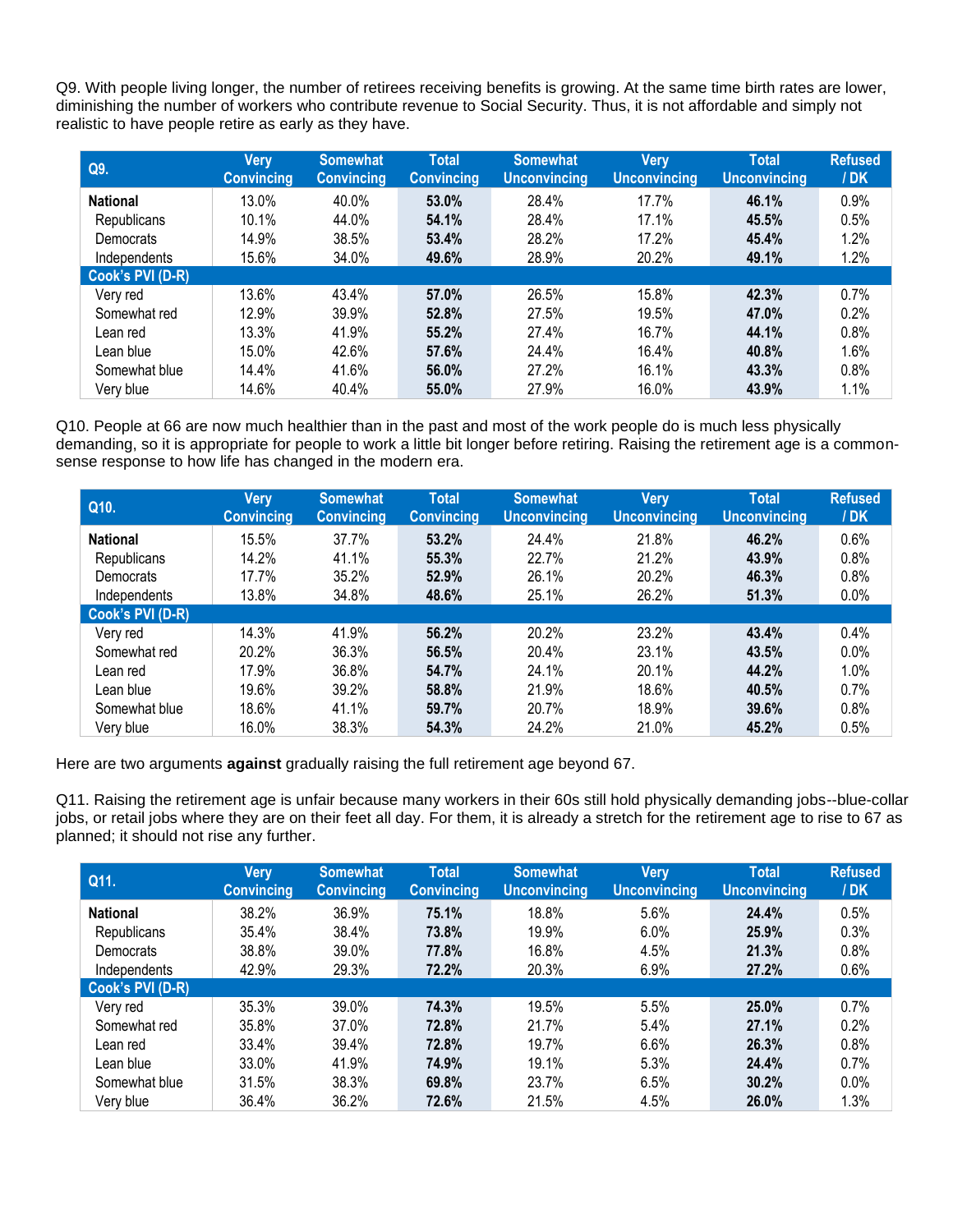Q12. Raising the retirement age is just a benefit cut by another name--in fact each worker will get less over their lifetime. It is particularly unfair to people with lower incomes and minorities. Because on average they do not live as long, they get less back in Social Security benefits over their lifetime for the amount they put in; thus, raising the retirement age will cut a disproportionately large percentage of their average lifetime benefits.

| Q12.             | Very<br><b>Convincing</b> | <b>Somewhat</b><br><b>Convincing</b> | <b>Total</b><br><b>Convincing</b> | <b>Somewhat</b><br><b>Unconvincing</b> | <b>Very</b><br><b>Unconvincing</b> | <b>Total</b><br><b>Unconvincing</b> | <b>Refused</b><br>/ <b>DK</b> |
|------------------|---------------------------|--------------------------------------|-----------------------------------|----------------------------------------|------------------------------------|-------------------------------------|-------------------------------|
| <b>National</b>  | 34.1%                     | 36.2%                                | 70.3%                             | 20.9%                                  | 8.2%                               | 29.1%                               | 0.5%                          |
| Republicans      | 27.5%                     | 36.8%                                | 64.3%                             | 25.2%                                  | 10.3%                              | 35.5%                               | 0.3%                          |
| Democrats        | 40.6%                     | 36.1%                                | 76.7%                             | 16.7%                                  | 5.9%                               | 22.6%                               | 0.7%                          |
| Independents     | 35.6%                     | 35.1%                                | 70.7%                             | 19.9%                                  | 8.5%                               | 28.4%                               | 0.8%                          |
| Cook's PVI (D-R) |                           |                                      |                                   |                                        |                                    |                                     |                               |
| Very red         | 35.3%                     | 35.3%                                | 70.6%                             | 21.7%                                  | 6.6%                               | 28.3%                               | 1.1%                          |
| Somewhat red     | 35.8%                     | 35.5%                                | 71.3%                             | 22.6%                                  | 5.8%                               | 28.4%                               | 0.2%                          |
| Lean red         | 31.2%                     | 35.4%                                | 66.6%                             | 23.5%                                  | 9.1%                               | 32.6%                               | 0.8%                          |
| Lean blue        | 32.5%                     | 34.3%                                | 66.8%                             | 23.1%                                  | 9.4%                               | 32.5%                               | 0.7%                          |
| Somewhat blue    | 32.0%                     | 35.0%                                | 67.0%                             | 23.2%                                  | 9.6%                               | 32.8%                               | 0.3%                          |
| Very blue        | 37.0%                     | 35.9%                                | 72.9%                             | 19.9%                                  | 6.6%                               | 26.5%                               | 0.5%                          |

Now that you have considered all the arguments, here are three proposals for raising the retirement age.

Q13a. One proposal is to continue gradually raising the full retirement age until it reaches 68 for people retiring in 2033. This step would **reduce** the Social Security shortfall by **14%**.

| Q13a.                | <b>Unacceptable</b><br>$(0-4)$ | <b>Just Tolerable</b><br>(5) | <b>Acceptable</b><br>$(6-10)$ | Refused /<br><b>Don't Know</b> |
|----------------------|--------------------------------|------------------------------|-------------------------------|--------------------------------|
| <b>National 2022</b> | 55.6%                          | 15.5%                        | 26.2%                         | 2.7%                           |
| Republicans          | 53.5%                          | 16.7%                        | 28.2%                         | 1.7%                           |
| Democrats            | 53.1%                          | 16.1%                        | 27.2%                         | 3.7%                           |
| Independents         | 65.5%                          | 11.7%                        | 19.8%                         | 2.9%                           |
| <b>National 2016</b> | 37.5%                          | 20.6%                        | 41.0%                         | 1.0%                           |
| Republicans          | 34.4%                          | 18.8%                        | 45.9%                         | 0.9%                           |
| Democrats            | 38.7%                          | 21.4%                        | 39.1%                         | 0.8%                           |
| Independents         | 41.1%                          | 22.3%                        | 34.7%                         | 1.8%                           |
| Cook's PVI (D-R)     |                                |                              |                               |                                |
| Very red             | 55.9%                          | 15.1%                        | 26.8%                         | 2.2%                           |
| Somewhat red         | 51.1%                          | 16.1%                        | 30.7%                         | 2.2%                           |
| Lean red             | 49.7%                          | 14.5%                        | 33.6%                         | 2.2%                           |
| Lean blue            | 46.3%                          | 16.4%                        | 33.7%                         | 3.5%                           |
| Somewhat blue        | 50.6%                          | 14.4%                        | 33.0%                         | 2.0%                           |
| Very blue            | 51.3%                          | 14.6%                        | 30.6%                         | 3.5%                           |



Q13b. Another proposal is to continue to gradually raise the full retirement age until it reaches age 69 for people retiring in 2042. This step would **reduce** the Social Security shortfall by **21%**.

| Q13b.                | <b>Unacceptable</b><br>$(0-4)$ | <b>Just Tolerable</b><br>(5) | <b>Acceptable</b><br>$(6-10)$ | Refused /<br><b>Don't Know</b> |
|----------------------|--------------------------------|------------------------------|-------------------------------|--------------------------------|
| <b>National 2022</b> | 66.2%                          | 12.6%                        | 19.8%                         | 1.3%                           |
| Republicans          | 65.5%                          | 12.5%                        | 21.0%                         | 1.0%                           |
| Democrats            | 65.5%                          | 12.2%                        | 20.9%                         | 1.5%                           |
| Independents         | 69.4%                          | 13.5%                        | 15.0%                         | 2.0%                           |
| <b>National 2016</b> | 50.1%                          | 17.2%                        | 31.5%                         | 1.1%                           |
| Republicans          | 46.7%                          | 15.6%                        | 36.6%                         | 1.1%                           |
| Democrats            | 52.1%                          | 18.2%                        | 28.8%                         | 0.9%                           |
| Independents         | 52.9%                          | 18.6%                        | 26.9%                         | 1.6%                           |
| Cook's PVI (D-R)     |                                |                              |                               |                                |

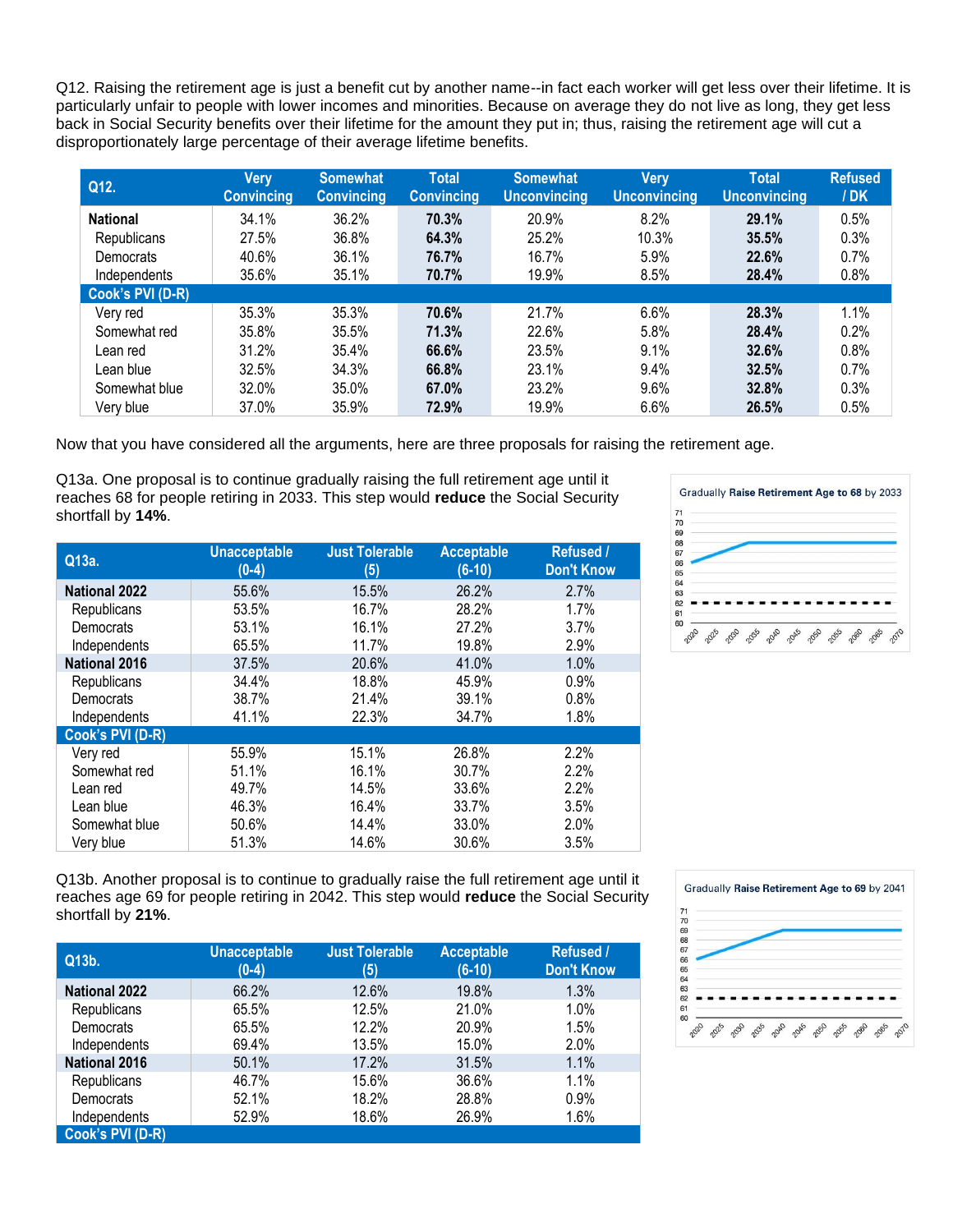| Very red      | 65.4% | 13.2% | 19.9% | 1.5% |
|---------------|-------|-------|-------|------|
| Somewhat red  | 63.5% | 10.9% | 24.6% | 1.0% |
| Lean red      | 60.0% | 12.7% | 25.6% | 1.8% |
| Lean blue     | 60.4% | 13.3% | 25.3% | 1.1% |
| Somewhat blue | 59.2% | 12.6% | 26.7% | 1.5% |
| Very blue     | 63.6% | 11.4% | 23.4% | 1.6% |

Q13c. Another proposal is to continue to gradually raise the full retirement age two months per year until it reaches age 69 in 2041 and then slow the pace, raising it just a half a month per year raise until it reaches age 70 in 2064. This step would **reduce** the Social Security shortfall by **29%**.

| Q13c.                | <b>Unacceptable</b><br>$(0-4)$ | <b>Just Tolerable</b><br>(5) | <b>Acceptable</b><br>$(6-10)$ | <b>Refused /</b><br><b>Don't Know</b> |
|----------------------|--------------------------------|------------------------------|-------------------------------|---------------------------------------|
| <b>National 2022</b> | 70.9%                          | 10.7%                        | 17.4%                         | 1.0%                                  |
| Republicans          | 69.6%                          | 11.0%                        | 18.2%                         | 1.1%                                  |
| Democrats            | 71.2%                          | 10.6%                        | 17.4%                         | 0.8%                                  |
| Independents         | 72.8%                          | 10.5%                        | 15.3%                         | 1.3%                                  |
| <b>National 2016</b> | 55.4%                          | 15.0%                        | 28.3%                         | 1.3%                                  |
| Republicans          | 51.9%                          | 13.6%                        | 33.0%                         | 1.5%                                  |
| Democrats            | 57.5%                          | 15.5%                        | 25.8%                         | 1.1%                                  |
| Independents         | 58.0%                          | 16.5%                        | 24.2%                         | 1.3%                                  |
| Cook's PVI (D-R)     |                                |                              |                               |                                       |
| Very red             | 70.2%                          | 12.1%                        | 17.6%                         | 0.0%                                  |
| Somewhat red         | 66.4%                          | 11.9%                        | 20.2%                         | 1.5%                                  |
| Lean red             | 67.2%                          | 10.5%                        | 21.1%                         | 1.2%                                  |
| Lean blue            | 64.8%                          | 11.7%                        | 22.1%                         | 1.4%                                  |
| Somewhat blue        | 64.7%                          | 11.8%                        | 22.7%                         | 0.8%                                  |
| Very blue            | 69.7%                          | 8.0%                         | 21.3%                         | 1.1%                                  |



Now we will explore the approach of **increasing revenues** that go to the Social Security fund, in order to deal with the projected Social Security shortfall.

#### **[Raising the Amount of Wages Subject to the Payroll Tax]**

Currently, the amount of wages that are subject to the Social Security payroll tax includes all wages up to a cap of \$147,000 per year.

One policy option is to make all wages over \$400,000 taxable as well, effective immediately. This would not include income from dividends or capital gains.

Wages between \$147,000 and \$400,000 would not be taxable initially. But, over time the cap of \$147,000 would rise with inflation, as it currently does. At some point, decades in the future, this cap could reach \$400,000 so that all wages would be taxed.

By this plan, the amount of taxes paid by people with very high wages would rise. Their benefits would also rise, but only slightly. This step would **reduce** the Social Security shortfall by **61%**.

Here are arguments in **favor** of and **against** making all income above \$400,000 subject to the subject to the Social Security payroll tax.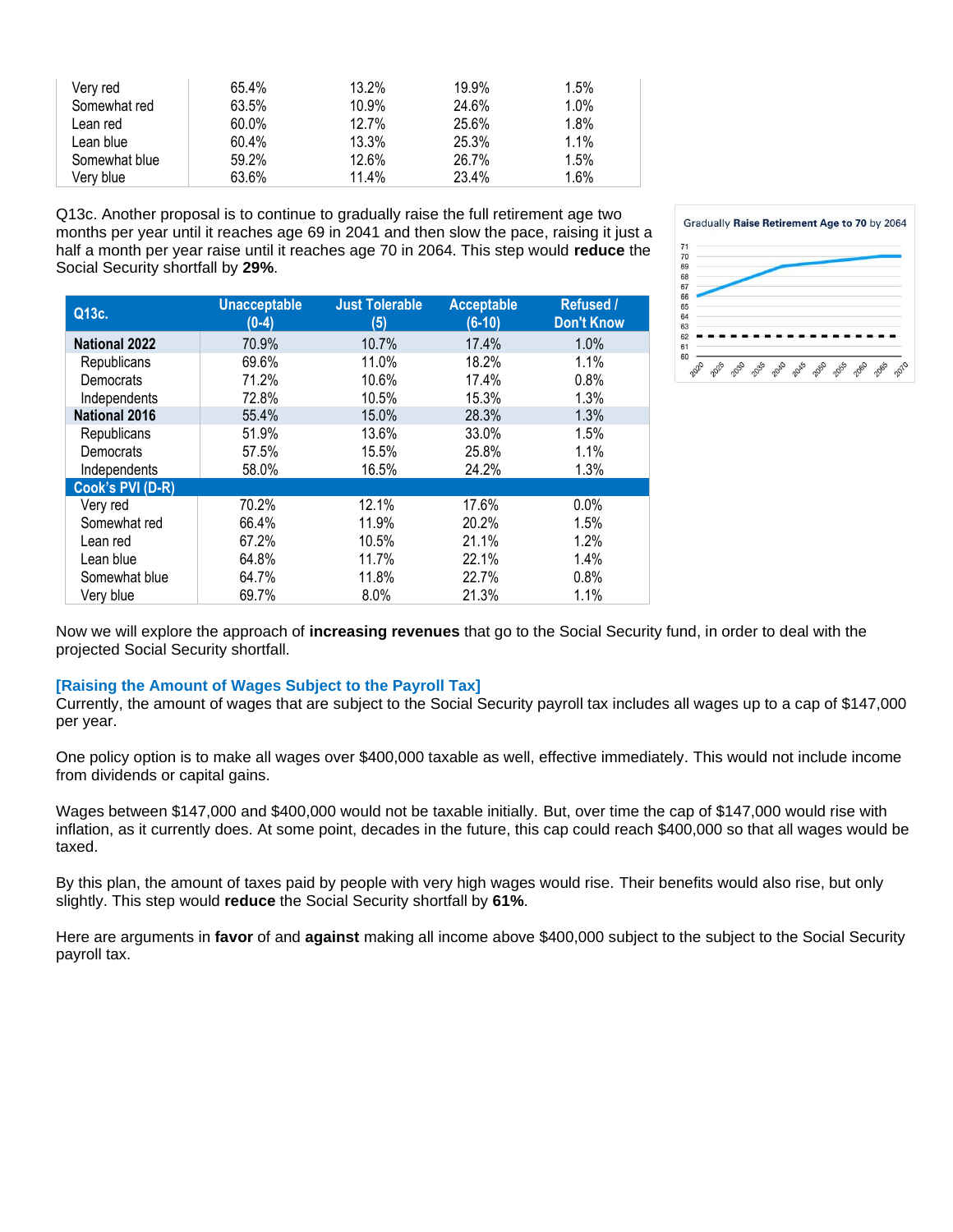Q14. The incomes of the wealthy have been growing by leaps and bounds, while the incomes of the middle class have been stagnating. It is time for the wealthy to step up and do their part by helping to make Social Security secure. Besides, all it means is that they pay the payroll tax all year (like everybody else), not just the first part of the year.

| Q14.             | Very<br><b>Convincing</b> | <b>Somewhat</b><br><b>Convincing</b> | <b>Total</b><br><b>Convincing</b> | <b>Somewhat</b><br><b>Unconvincing</b> | <b>Very</b><br><b>Unconvincing</b> | Total<br><b>Unconvincing</b> | <b>Refused</b><br>/DK |
|------------------|---------------------------|--------------------------------------|-----------------------------------|----------------------------------------|------------------------------------|------------------------------|-----------------------|
| <b>National</b>  | 53.1%                     | 26.9%                                | 80.0%                             | 12.0%                                  | 7.5%                               | 19.5%                        | 0.5%                  |
| Republicans      | 41.6%                     | 35.3%                                | 76.9%                             | 13.6%                                  | 8.9%                               | 22.5%                        | 0.5%                  |
| Democrats        | 67.7%                     | 18.1%                                | 85.8%                             | 9.2%                                   | 5.0%                               | 14.2%                        | 0.0%                  |
| Independents     | 49.1%                     | 26.2%                                | 75.3%                             | 13.9%                                  | 9.6%                               | 23.5%                        | 1.3%                  |
| Cook's PVI (D-R) |                           |                                      |                                   |                                        |                                    |                              |                       |
| Very red         | 54.0%                     | 28.3%                                | 82.3%                             | 11.8%                                  | 4.8%                               | 16.6%                        | 1.1%                  |
| Somewhat red     | 57.4%                     | 25.3%                                | 82.7%                             | 9.7%                                   | 7.1%                               | 16.8%                        | 0.5%                  |
| Lean red         | 57.1%                     | 25.6%                                | 82.7%                             | 8.2%                                   | 8.5%                               | 16.7%                        | 0.6%                  |
| Lean blue        | 56.7%                     | 23.5%                                | 80.2%                             | 12.5%                                  | 7.1%                               | 19.6%                        | 0.2%                  |
| Somewhat blue    | 54.9%                     | 24.9%                                | 79.8%                             | 10.6%                                  | 9.6%                               | 20.2%                        | 0.0%                  |
| Very blue        | 55.9%                     | 27.1%                                | 83.0%                             | 12.0%                                  | 5.1%                               | 17.1%                        | 0.0%                  |

Q15. Higher taxes will discourage high income earners from working and encourage tax evasion. They will also have less money to make investments that create jobs and promote economic activity. This will hurt the economy.

| Q15.             | Very<br><b>Convincing</b> | <b>Somewhat</b><br><b>Convincing</b> | <b>Total</b><br><b>Convincing</b> | <b>Somewhat</b><br><b>Unconvincing</b> | Very<br><b>Unconvincing</b> | <b>Total</b><br><b>Unconvincing</b> | <b>Refused</b><br>/ <b>DK</b> |
|------------------|---------------------------|--------------------------------------|-----------------------------------|----------------------------------------|-----------------------------|-------------------------------------|-------------------------------|
| <b>National</b>  | 9.2%                      | 26.7%                                | 35.9%                             | 32.9%                                  | 30.6%                       | 63.5%                               | 0.6%                          |
| Republicans      | 10.5%                     | 33.0%                                | 43.5%                             | 34.2%                                  | 21.9%                       | 56.1%                               | 0.5%                          |
| Democrats        | 6.9%                      | 20.2%                                | 27.1%                             | 29.8%                                  | 42.1%                       | 71.9%                               | 0.9%                          |
| Independents     | 11.1%                     | 25.8%                                | 36.9%                             | 36.4%                                  | 26.7%                       | 63.1%                               | 0.0%                          |
| Cook's PVI (D-R) |                           |                                      |                                   |                                        |                             |                                     |                               |
| Very red         | 11.4%                     | 27.2%                                | 38.6%                             | 37.5%                                  | 23.5%                       | 61.0%                               | 0.4%                          |
| Somewhat red     | 8.8%                      | 24.8%                                | 33.6%                             | 33.1%                                  | 33.1%                       | 66.2%                               | 0.2%                          |
| Lean red         | 7.4%                      | 21.5%                                | 28.9%                             | 31.6%                                  | 39.0%                       | 70.6%                               | 0.4%                          |
| Lean blue        | $8.0\%$                   | 22.8%                                | 30.8%                             | 32.2%                                  | 36.9%                       | 69.1%                               | 0.2%                          |
| Somewhat blue    | 9.6%                      | 22.4%                                | 32.0%                             | 32.2%                                  | 35.3%                       | 67.5%                               | 0.5%                          |
| Very blue        | 8.5%                      | 18.6%                                | 27.1%                             | 32.4%                                  | 39.9%                       | 72.3%                               | 0.5%                          |

Here again is the proposal:

Q16. Make all wages over \$400,000 subject to the Social Security payroll tax as well, effective immediately. This step would **reduce** the Social Security shortfall by **61%**.

| Q16.             | <b>Unacceptable</b><br>$(0-4)$ | <b>Just Tolerable</b><br>(5) | <b>Acceptable</b><br>$(6-10)$ | <b>Refused /</b><br><b>Don't Know</b> |
|------------------|--------------------------------|------------------------------|-------------------------------|---------------------------------------|
| <b>National</b>  | 29.7%                          | 7.9%                         | 61.7%                         | 0.6%                                  |
| Republicans      | 33.2%                          | 10.8%                        | 55.6%                         | 0.5%                                  |
| Democrats        | 21.8%                          | 5.5%                         | 72.2%                         | 0.6%                                  |
| Independents     | 38.2%                          | 6.6%                         | 54.0%                         | 1.2%                                  |
| Cook's PVI (D-R) |                                |                              |                               |                                       |
| Very red         | 27.6%                          | 9.6%                         | 62.5%                         | 0.4%                                  |
| Somewhat red     | 26.0%                          | 5.4%                         | 67.9%                         | 0.7%                                  |
| Lean red         | 22.9%                          | 7.2%                         | 69.2%                         | 0.6%                                  |
| Lean blue        | 24.6%                          | 7.2%                         | 67.7%                         | 0.5%                                  |
| Somewhat blue    | 27.2%                          | 7.1%                         | 64.5%                         | 1.3%                                  |
| Very blue        | 23.9%                          | 7.7%                         | 67.6%                         | 0.8%                                  |

## **[Increasing the Social Security Payroll Tax Rate]**

Another possible option for increasing revenues is to gradually increase the payroll tax rate paid to Social Security.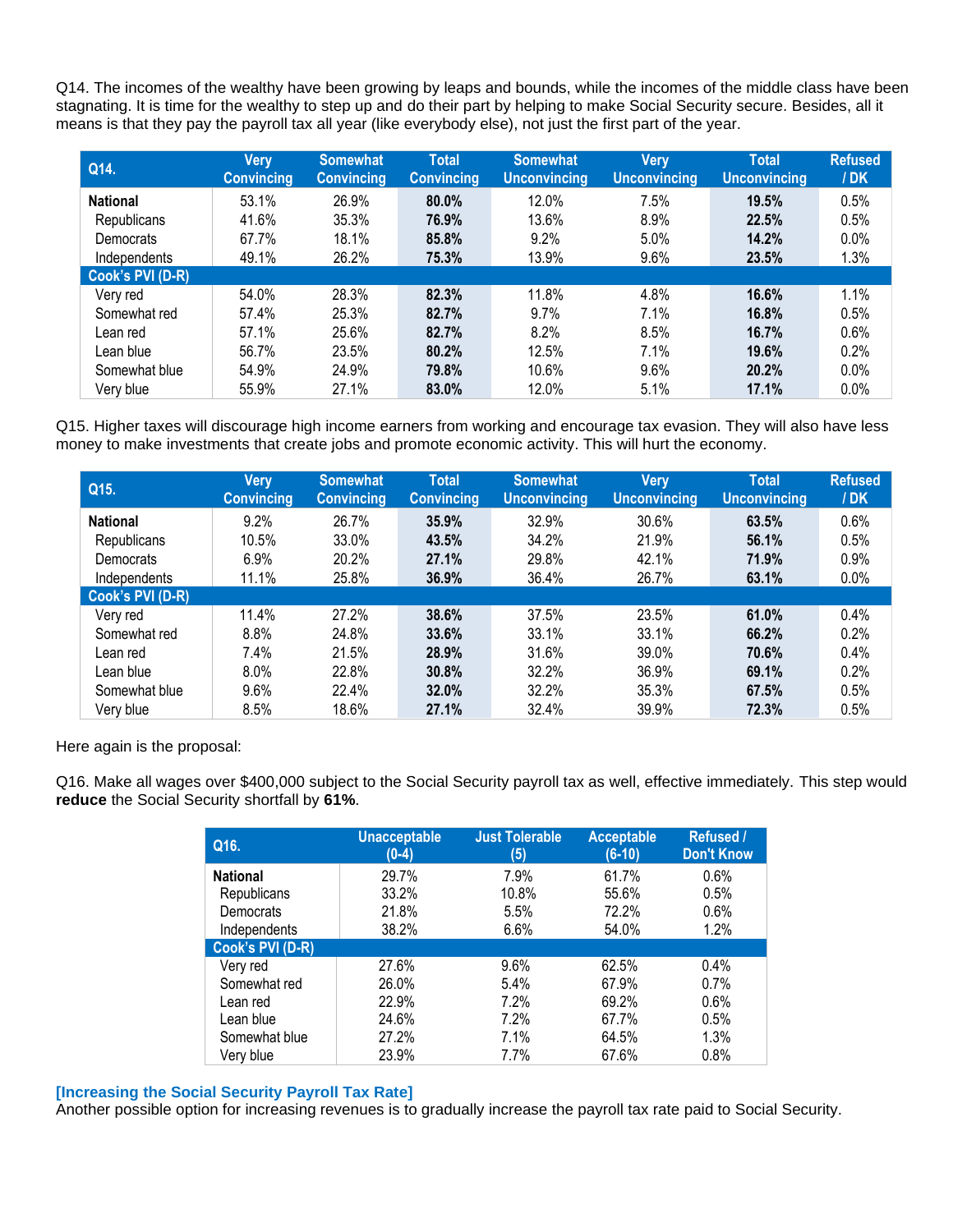At present both workers and employers pay a tax of 6.2% on the amount of an employee's salary and wages subject to the payroll tax. Self-employed people pay both the employer and employee share.

This option would increase the payroll tax rate very gradually, so that in the first year the rate would go up from 6.2% to 6.25% for both the employer and the employee. In the second year it would go up to 6.3%-- and so on for a number of years.

Here are arguments in **favor** of and **against** increasing the Social Security payroll tax rate.

Q17. Social Security is a good investment because it provides a foundation for Americans' retirement, as well as protection in the event of worker disability or a spouse's death. Paying a little more now will shore up Social Security and make all Americans more secure later. It is also appropriate for employers to make slightly higher contributions to their employees' retirement, since fewer and fewer offer any pensions.

| Q17.             | <b>Very</b><br><b>Convincing</b> | <b>Somewhat</b><br><b>Convincing</b> | <b>Total</b><br><b>Convincing</b> | <b>Somewhat</b><br><b>Unconvincing</b> | <b>Very</b><br><b>Unconvincing</b> | <b>Total</b><br><b>Unconvincing</b> | <b>Refused</b><br>/DK |
|------------------|----------------------------------|--------------------------------------|-----------------------------------|----------------------------------------|------------------------------------|-------------------------------------|-----------------------|
| <b>National</b>  | 21.2%                            | 46.2%                                | 67.4%                             | 19.2%                                  | 12.2%                              | 31.4%                               | 1.2%                  |
| Republicans      | 17.6%                            | 44.6%                                | 62.2%                             | 20.6%                                  | 16.3%                              | 36.9%                               | 1.0%                  |
| Democrats        | 25.6%                            | 48.7%                                | 74.3%                             | 17.5%                                  | 7.2%                               | 24.7%                               | 1.1%                  |
| Independents     | 20.1%                            | 45.0%                                | 65.1%                             | 19.6%                                  | 13.3%                              | 32.9%                               | 2.0%                  |
| Cook's PVI (D-R) |                                  |                                      |                                   |                                        |                                    |                                     |                       |
| Very red         | 23.2%                            | 45.2%                                | 68.4%                             | 19.5%                                  | 11.0%                              | 30.5%                               | 1.1%                  |
| Somewhat red     | 20.4%                            | 47.2%                                | 67.6%                             | 19.2%                                  | 12.4%                              | 31.6%                               | 0.7%                  |
| Lean red         | 18.9%                            | 47.7%                                | 66.6%                             | 19.3%                                  | 12.9%                              | 32.2%                               | 1.2%                  |
| Lean blue        | 24.6%                            | 43.8%                                | 68.4%                             | 17.8%                                  | 12.5%                              | 30.3%                               | 1.2%                  |
| Somewhat blue    | 20.9%                            | 47.4%                                | 68.3%                             | 18.4%                                  | 12.3%                              | 30.7%                               | 1.0%                  |
| Very blue        | 25.3%                            | 43.9%                                | 69.2%                             | 22.6%                                  | 7.4%                               | 30.0%                               | 0.8%                  |

Q18. Raising the tax rate is bad for employees, especially people who are living paycheck to paycheck. Any increase leaves them with less to spend and less to save for retirement. It is also bad for employers because it increases their costs, leading them to cut back their employees, and makes it harder to create new jobs. And it is bad for the self-employed, who pay both the employer's and employee's share of the payroll tax.

| Q18.             | Very<br><b>Convincing</b> | <b>Somewhat</b><br><b>Convincing</b> | <b>Total</b><br><b>Convincing</b> | <b>Somewhat</b><br><b>Unconvincing</b> | <b>Very</b><br><b>Unconvincing</b> | <b>Total</b><br><b>Unconvincing</b> | <b>Refused</b><br>/ <b>DK</b> |
|------------------|---------------------------|--------------------------------------|-----------------------------------|----------------------------------------|------------------------------------|-------------------------------------|-------------------------------|
| <b>National</b>  | 28.4%                     | 42.0%                                | 70.4%                             | 23.1%                                  | 6.0%                               | 29.1%                               | 0.4%                          |
| Republicans      | 30.8%                     | 41.7%                                | 72.5%                             | 21.7%                                  | 5.5%                               | 27.2%                               | 0.3%                          |
| Democrats        | 24.7%                     | 42.2%                                | 66.9%                             | 25.4%                                  | 7.1%                               | 32.5%                               | 0.7%                          |
| Independents     | 30.7%                     | 42.4%                                | 73.1%                             | 21.7%                                  | 5.3%                               | 27.0%                               | 0.0%                          |
| Cook's PVI (D-R) |                           |                                      |                                   |                                        |                                    |                                     |                               |
| Very red         | 32.4%                     | 43.0%                                | 75.4%                             | 18.8%                                  | 5.5%                               | 24.3%                               | 0.4%                          |
| Somewhat red     | 29.9%                     | 44.3%                                | 74.2%                             | 19.5%                                  | 6.1%                               | 25.6%                               | 0.2%                          |
| Lean red         | 28.4%                     | 40.6%                                | 69.0%                             | 25.2%                                  | 5.2%                               | 30.4%                               | 0.6%                          |
| Lean blue        | 27.7%                     | 39.2%                                | 66.9%                             | 26.1%                                  | 6.7%                               | 32.8%                               | 0.2%                          |
| Somewhat blue    | 26.7%                     | 39.5%                                | 66.2%                             | 28.0%                                  | 5.3%                               | 33.3%                               | 0.5%                          |
| Verv blue        | 21.5%                     | 40.2%                                | 61.7%                             | 27.4%                                  | 10.1%                              | 37.5%                               | 0.8%                          |

As mentioned, in the first year the rate would go up 0.05% from 6.2% to 6.25% for both the employer and the employee. In the second year it would go up to 6.3%--and so on for a number of years.

Please evaluate the following proposals that appear on the next three screens for gradually increasing the payroll tax rate: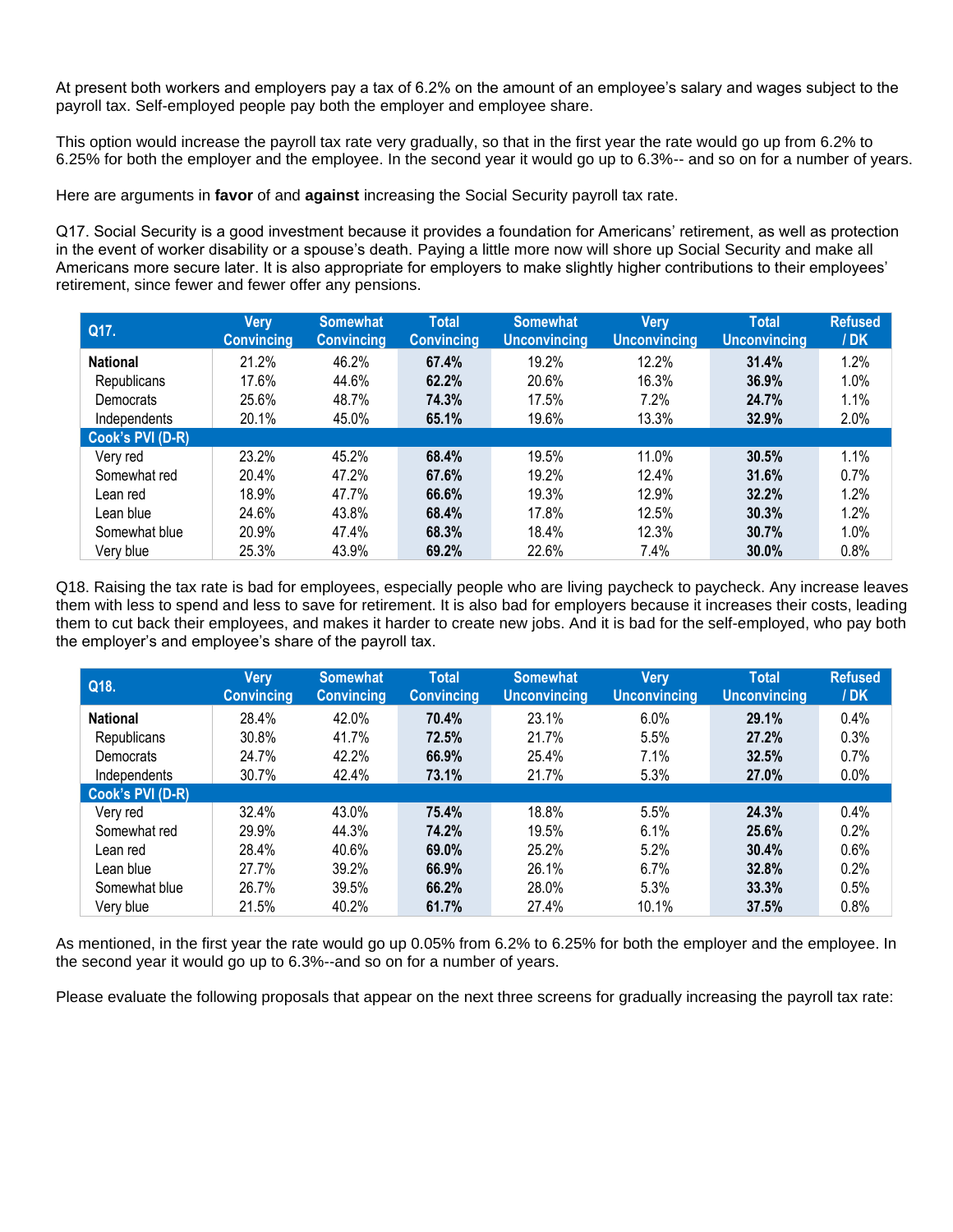Q19a. The first proposal raises the payroll tax rate 0.05% a year for 6 years so that it would ultimately rise to 6.5%. For example, a full-time worker earning about \$39,000 a year would see their monthly payroll tax go up by \$9, from \$202 to \$211*.* This would **reduce** the Social Security shortfall by **16%**.

| Q19a.                | <b>Unacceptable</b><br>$(0-4)$ | <b>Just Tolerable</b><br>(5) | <b>Acceptable</b><br>$(6-10)$ | Refused /<br><b>Don't Know</b> |
|----------------------|--------------------------------|------------------------------|-------------------------------|--------------------------------|
| <b>National 2022</b> | 43.2%                          | 17.8%                        | 38.6%                         | 0.4%                           |
| Republicans          | 43.3%                          | 19.9%                        | 36.4%                         | 0.5%                           |
| Democrats            | 36.6%                          | 18.0%                        | 44.9%                         | 0.5%                           |
| Independents         | 56.4%                          | 12.7%                        | 30.8%                         | 0.2%                           |
| <b>National 2016</b> | 29.9%                          | 23.4%                        | 45.5%                         | 1.2%                           |
| Republicans          | 33.7%                          | 22.7%                        | 42.2%                         | 1.4%                           |
| Democrats            | 23.7%                          | 22.3%                        | 53.2%                         | 0.8%                           |
| Independents         | 36.4%                          | 27.1%                        | 34.9%                         | 1.7%                           |
| Cook's PVI (D-R)     |                                |                              |                               |                                |
| Very red             | 40.8%                          | 18.4%                        | 40.4%                         | 0.4%                           |
| Somewhat red         | 36.5%                          | 19.2%                        | 44.0%                         | 0.2%                           |
| Lean red             | 35.4%                          | 17.9%                        | 46.3%                         | 0.4%                           |
| Lean blue            | 37.6%                          | 17.5%                        | 44.3%                         | 0.5%                           |
| Somewhat blue        | 39.8%                          | 17.4%                        | 42.6%                         | 0.3%                           |
| Very blue            | 38.3%                          | 17.8%                        | 43.4%                         | 0.5%                           |

Q19b. A second proposal raises the payroll tax rate 0.05% a year for 14 years so that it would ultimately rise to 6.9%. A person earning \$39,000 a year would see their monthly payroll tax go up by \$22, from \$202 to \$224*.* This would **reduce** the Social Security shortfall by **30%**.

| Q19b.                | <b>Unacceptable</b><br>$(0-4)$ | <b>Just Tolerable</b><br>(5) | <b>Acceptable</b><br>$(6-10)$ | Refused /<br><b>Don't Know</b> |
|----------------------|--------------------------------|------------------------------|-------------------------------|--------------------------------|
| <b>National 2022</b> | 49.6%                          | 16.7%                        | 33.0%                         | 0.8%                           |
| Republicans          | 50.7%                          | 16.6%                        | 32.3%                         | 0.5%                           |
| Democrats            | 44.3%                          | 18.3%                        | 36.6%                         | 0.8%                           |
| Independents         | 57.9%                          | 13.6%                        | 27.0%                         | 1.5%                           |
| <b>National 2016</b> | 36.0%                          | 21.1%                        | 41.6%                         | 1.3%                           |
| Republicans          | 40.4%                          | 19.9%                        | 38.6%                         | 1.2%                           |
| Democrats            | 29.2%                          | 21.5%                        | 48.1%                         | 1.2%                           |
| Independents         | 42.5%                          | 22.7%                        | 32.8%                         | 1.9%                           |
| Cook's PVI (D-R)     |                                |                              |                               |                                |
| Very red             | 45.2%                          | 15.8%                        | 38.2%                         | 0.7%                           |
| Somewhat red         | 46.7%                          | 18.0%                        | 35.3%                         | 0.0%                           |
| Lean red             | 45.7%                          | 14.9%                        | 38.8%                         | 0.6%                           |
| Lean blue            | 43.8%                          | 15.0%                        | 39.9%                         | 1.2%                           |
| Somewhat blue        | 45.8%                          | 14.9%                        | 38.8%                         | 0.5%                           |
| Very blue            | 45.2%                          | 16.0%                        | 37.5%                         | 1.3%                           |

Q19c. A third proposal raises the payroll tax rate 0.05% a year for 20 years so that it would ultimately rise to 7.2%. A person earning \$39,000 a year would see their monthly payroll tax go up by \$32, from \$202 to \$234. This would **reduce** the Social Security shortfall by **43%**.

| Q19c.                | <b>Unacceptable</b><br>$(0-4)$ | <b>Just Tolerable</b><br>(5) | <b>Acceptable</b><br>$(6-10)$ | <b>Refused /</b><br><b>Don't Know</b> |
|----------------------|--------------------------------|------------------------------|-------------------------------|---------------------------------------|
| <b>National 2022</b> | 56.1%                          | 15.4%                        | 25.6%                         | 2.9%                                  |
| Republicans          | 57.0%                          | 14.8%                        | 25.3%                         | 3.0%                                  |
| Democrats            | 51.6%                          | 16.8%                        | 28.5%                         | 3.0%                                  |
| Independents         | 63.3%                          | 13.8%                        | 20.1%                         | 2.7%                                  |
| <b>National 2016</b> | 43.3%                          | 19.6%                        | 35.1%                         | 1.9%                                  |
| Republicans          | 48.8%                          | 17.6%                        | 31.9%                         | 1.7%                                  |
| Democrats            | 36.5%                          | 20.3%                        | 41.5%                         | 1.7%                                  |
| Independents         | 47.6%                          | 22.5%                        | 27.1%                         | 2.8%                                  |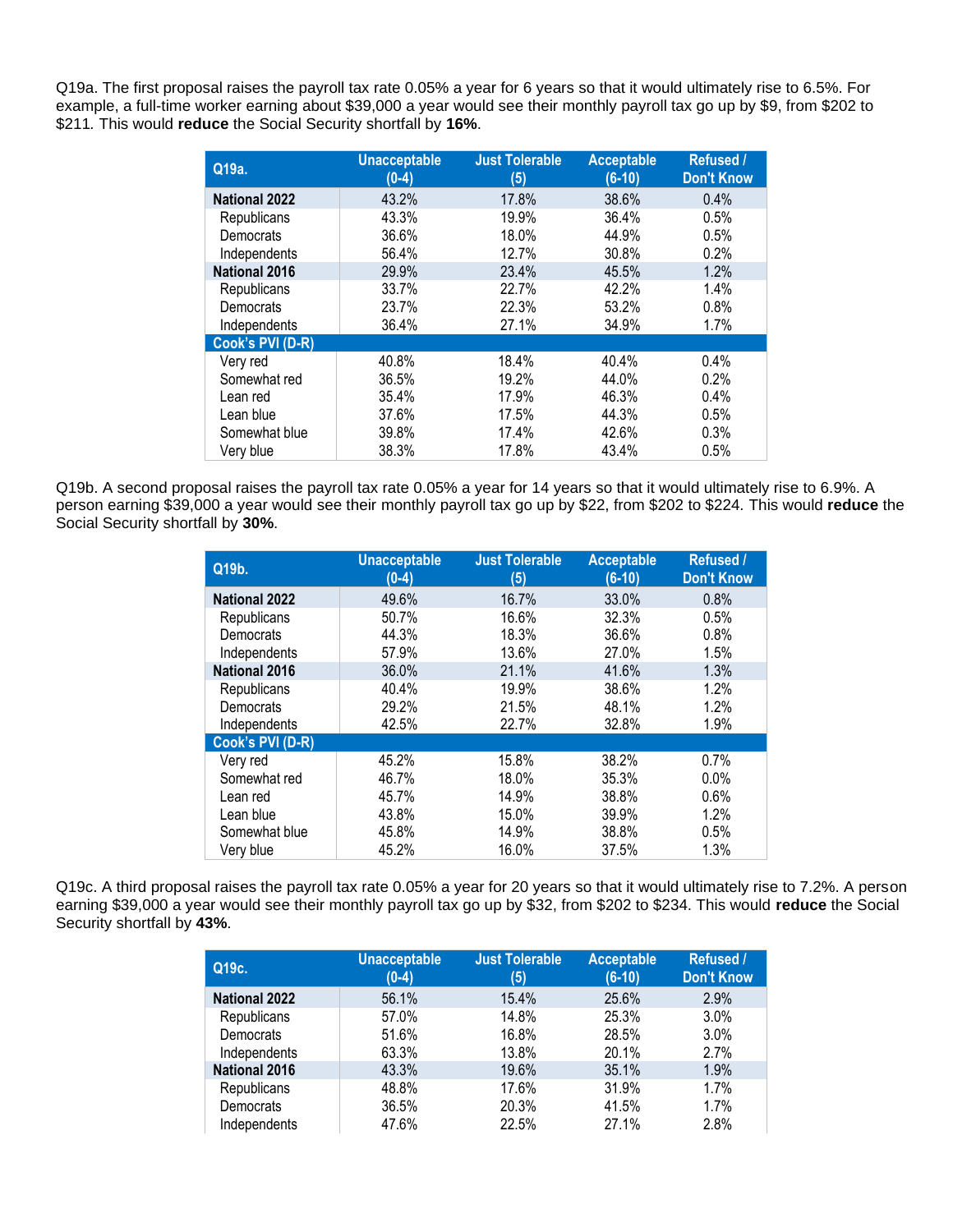| Cook's PVI (D-R) |       |       |       |      |
|------------------|-------|-------|-------|------|
| Verv red         | 52.6% | 14.7% | 29.8% | 2.9% |
| Somewhat red     | 52.8% | 16.5% | 26.8% | 3.9% |
| Lean red         | 53.5% | 14.7% | 30.4% | 1.4% |
| Lean blue        | 51.1% | 15.7% | 30.2% | 3.0% |
| Somewhat blue    | 52.1% | 15.4% | 29.5% | 3.0% |
| Very blue        | 51.3% | 14.9% | 31.6% | 2.1% |

#### **[Modifying Benefits]**

We will now turn to the second major issue of whether Social Security benefits are adequate for certain groups. Proposals have been made by people who believe that benefits for certain groups need to be increased. This, in turn, would increase the Social Security shortfall.

We will now consider two such proposals for raising Social Security benefits for certain groups of retirees.

#### **[Raising the Minimum Benefit]**

The first proposal is to raise the benefit for those receiving the minimum benefit. Currently, the minimum Social Security benefit for someone who has worked 30 years or more is about \$951 a month. The proposal is to raise this minimum to \$1,341 a month. This amount would continue to rise with inflation, but would always be 125% of the official poverty line. This proposal would **increase** the Social Security shortfall by **7%**.

Here are arguments in **favor** of and **against** this proposal.

Q20. The current minimum benefit is below the poverty line. It should be a basic principle that if you work for 30 years and pay your Social Security taxes, your benefits should assure that you can retire with dignity and not be condemned to live in poverty.

| Q20.             | <b>Very</b><br><b>Convincing</b> | <b>Somewhat</b><br><b>Convincing</b> | <b>Total</b><br><b>Convincing</b> | <b>Somewhat</b><br><b>Unconvincing</b> | Very<br><b>Unconvincing</b> | <b>Total</b><br><b>Unconvincing</b> | <b>Refused</b><br>/DK |
|------------------|----------------------------------|--------------------------------------|-----------------------------------|----------------------------------------|-----------------------------|-------------------------------------|-----------------------|
| <b>National</b>  | 45.1%                            | 33.1%                                | 78.2%                             | 14.7%                                  | 6.5%                        | 21.2%                               | 0.6%                  |
| Republicans      | 37.1%                            | 35.5%                                | 72.6%                             | 18.4%                                  | 8.6%                        | 27.0%                               | 0.5%                  |
| Democrats        | 54.0%                            | 31.1%                                | 85.1%                             | 10.2%                                  | 4.1%                        | 14.3%                               | 0.6%                  |
| Independents     | 45.1%                            | 31.8%                                | 76.9%                             | 15.6%                                  | 6.6%                        | 22.2%                               | 1.0%                  |
| Cook's PVI (D-R) |                                  |                                      |                                   |                                        |                             |                                     |                       |
| Very red         | 46.3%                            | 31.3%                                | 77.6%                             | 16.2%                                  | 5.9%                        | 22.1%                               | 0.4%                  |
| Somewhat red     | 44.0%                            | 32.4%                                | 76.4%                             | 16.8%                                  | 6.1%                        | 22.9%                               | 0.7%                  |
| Lean red         | 45.1%                            | 33.0%                                | 78.1%                             | 12.9%                                  | 8.9%                        | 21.8%                               | 0.2%                  |
| Lean blue        | 43.3%                            | 35.7%                                | 79.0%                             | 13.3%                                  | 7.4%                        | 20.7%                               | 0.4%                  |
| Somewhat blue    | 45.6%                            | 31.7%                                | 77.3%                             | 14.9%                                  | 7.3%                        | 22.2%                               | 0.5%                  |
| Very blue        | 50.3%                            | 31.6%                                | 81.9%                             | 11.7%                                  | 5.6%                        | 17.3%                               | 0.8%                  |

Q21. Given the difficulty of reducing the Social Security shortfall, we should not be considering any additional benefits. The main problem of covering the shortfall should be solved first and only then should we consider raising the minimum benefit.

| Q21.             | Very<br><b>Convincing</b> | <b>Somewhat</b><br><b>Convincing</b> | <b>Total</b><br><b>Convincing</b> | <b>Somewhat</b><br><b>Unconvincing</b> | Very<br><b>Unconvincing</b> | <b>Total</b><br><b>Unconvincing</b> | <b>Refused</b><br>/DK |
|------------------|---------------------------|--------------------------------------|-----------------------------------|----------------------------------------|-----------------------------|-------------------------------------|-----------------------|
| <b>National</b>  | 21.9%                     | 37.4%                                | 59.3%                             | 25.5%                                  | 14.3%                       | 39.8%                               | 0.9%                  |
| Republicans      | 25.3%                     | 40.1%                                | 65.4%                             | 22.7%                                  | 11.0%                       | 33.7%                               | 0.9%                  |
| Democrats        | 17.5%                     | 35.2%                                | 52.7%                             | 28.3%                                  | 18.6%                       | 46.9%                               | 0.3%                  |
| Independents     | 23.2%                     | 35.6%                                | 58.8%                             | 26.2%                                  | 12.9%                       | 39.1%                               | 2.1%                  |
| Cook's PVI (D-R) |                           |                                      |                                   |                                        |                             |                                     |                       |
| Very red         | 19.9%                     | 36.0%                                | 55.9%                             | 28.7%                                  | 15.1%                       | 43.8%                               | 0.4%                  |
| Somewhat red     | 20.4%                     | 38.0%                                | 58.4%                             | 24.8%                                  | 16.3%                       | 41.1%                               | 0.5%                  |
| Lean red         | 24.5%                     | 37.0%                                | 61.5%                             | 22.9%                                  | 15.3%                       | 38.2%                               | 0.2%                  |
| Lean blue        | 21.2%                     | 37.8%                                | 59.0%                             | 24.6%                                  | 15.7%                       | 40.3%                               | 0.7%                  |
| Somewhat blue    | 21.2%                     | 34.0%                                | 55.2%                             | 27.2%                                  | 16.6%                       | 43.8%                               | 1.0%                  |
| Very blue        | 19.4%                     | 38.0%                                | 57.4%                             | 25.8%                                  | 15.4%                       | 41.2%                               | 1.3%                  |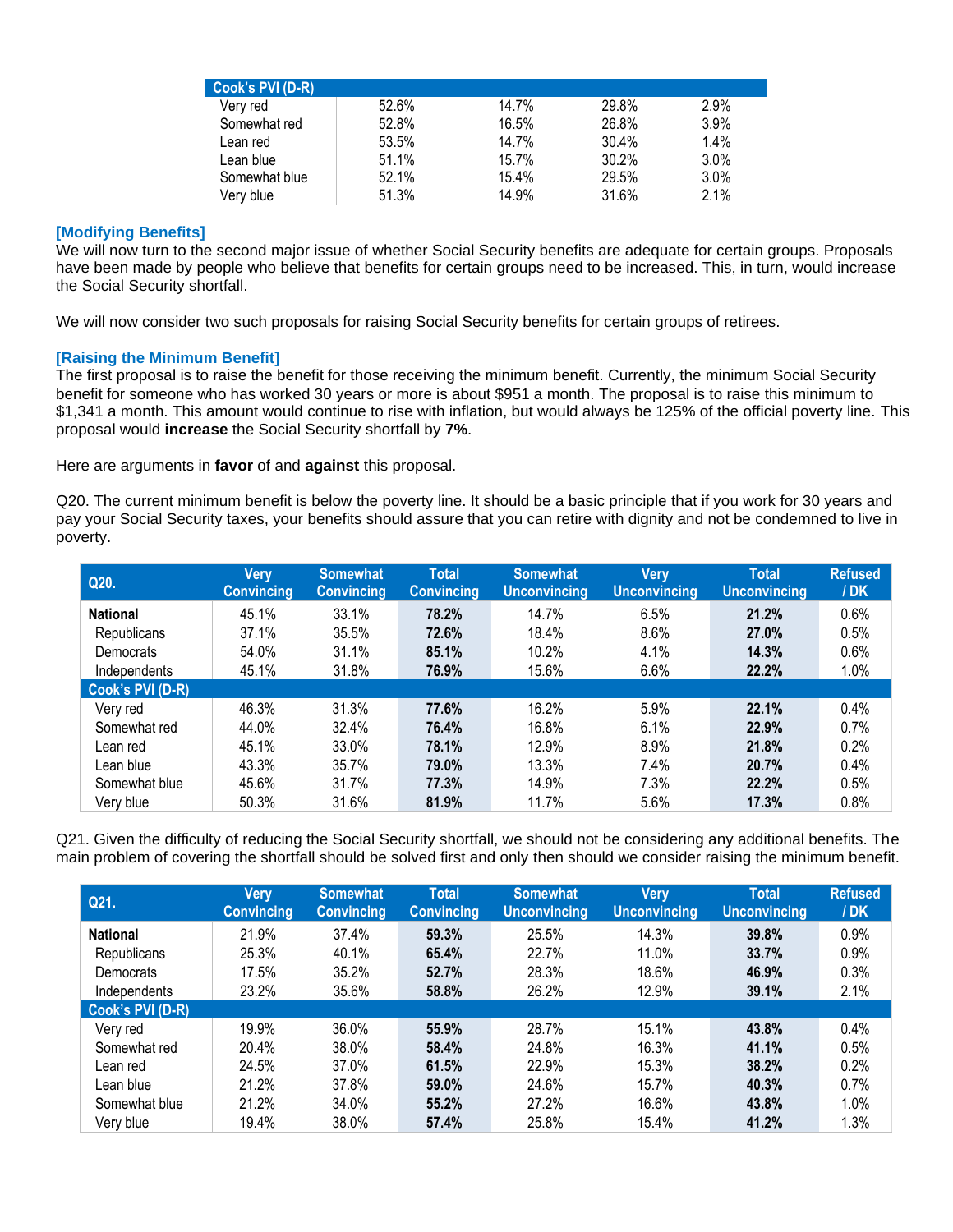Now that you have considered all the arguments, here again is the proposal:

Q22. Raise the minimum Social Security benefit to \$1,341 for those with 30 years of work history. This would **increase** the Social Security shortfall by **7%**.

| Q22.             | <b>Unacceptable</b><br>$(0-4)$ | <b>Just Tolerable</b><br>(5) | <b>Acceptable</b><br>$(6-10)$ | <b>Refused /</b><br><b>Don't Know</b> |
|------------------|--------------------------------|------------------------------|-------------------------------|---------------------------------------|
| <b>National</b>  | 39.8%                          | 18.1%                        | 41.7%                         | $0.4\%$                               |
| Republicans      | 43.2%                          | 19.4%                        | 37.0%                         | 0.5%                                  |
| Democrats        | 32.4%                          | 16.9%                        | 50.8%                         | 0.0%                                  |
| Independents     | 47.7%                          | 17.7%                        | 33.6%                         | 1.0%                                  |
| Cook's PVI (D-R) |                                |                              |                               |                                       |
| Very red         | 40.4%                          | 15.8%                        | 43.8%                         | $0.0\%$                               |
| Somewhat red     | 35.3%                          | 21.2%                        | 42.6%                         | 1.0%                                  |
| Lean red         | 36.8%                          | 16.5%                        | 46.3%                         | $0.4\%$                               |
| Lean blue        | 36.2%                          | 20.3%                        | 43.5%                         | 0.0%                                  |
| Somewhat blue    | 40.8%                          | 16.4%                        | 42.6%                         | 0.3%                                  |
| Very blue        | 33.8%                          | 16.5%                        | 49.2%                         | 0.5%                                  |

Please select how acceptable or unacceptable this proposal is to you on the scale below.

#### **[Supplementing Benefits for the Oldest – Similar to Biden and Rep. Moore Plan]**

Here is another proposal for increasing benefits.

This proposal focuses on Social Security recipients who are in their eighties, sometimes called "the oldest old." Benefits would begin to gradually increase at age 81 and by age 85 the increase would be an extra five percent, or about \$97 a month on average in current dollars.

Here are arguments in **favor** of and **against** this proposal.

Q23. People in their 80s are often at the point of exhausting their savings and any other resources they may have. They are often quite frail and vulnerable, and need special services and assistance to help them cope with living. Their benefits are modest to begin with, and while people early in retirement can supplement their income by working part-time, this is unrealistic for people at this age.

| Q23.             | Very<br><b>Convincing</b> | <b>Somewhat</b><br><b>Convincing</b> | <b>Total</b><br><b>Convincing</b> | <b>Somewhat</b><br><b>Unconvincing</b> | <b>Very</b><br><b>Unconvincing</b> | <b>Total</b><br><b>Unconvincing</b> | <b>Refused</b><br>/DK |
|------------------|---------------------------|--------------------------------------|-----------------------------------|----------------------------------------|------------------------------------|-------------------------------------|-----------------------|
| <b>National</b>  | 36.7%                     | 39.6%                                | 76.3%                             | 15.7%                                  | 6.9%                               | 22.6%                               | 0.9%                  |
| Republicans      | 34.3%                     | 40.2%                                | 74.5%                             | 16.9%                                  | 7.9%                               | 24.8%                               | 0.7%                  |
| Democrats        | 41.3%                     | 40.3%                                | 81.6%                             | 12.4%                                  | 4.5%                               | 16.9%                               | 1.4%                  |
| Independents     | 32.8%                     | 37.0%                                | 69.8%                             | 19.8%                                  | 9.8%                               | 29.6%                               | 0.6%                  |
| Cook's PVI (D-R) |                           |                                      |                                   |                                        |                                    |                                     |                       |
| Very red         | 40.8%                     | 39.7%                                | 80.5%                             | 12.5%                                  | 5.9%                               | 18.4%                               | 1.1%                  |
| Somewhat red     | 37.0%                     | 41.1%                                | 78.1%                             | 15.6%                                  | 6.1%                               | 21.7%                               | 0.2%                  |
| Lean red         | 37.6%                     | 41.2%                                | 78.8%                             | 14.3%                                  | 6.0%                               | 20.3%                               | 0.8%                  |
| Lean blue        | 39.2%                     | 40.3%                                | 79.5%                             | 13.3%                                  | 6.7%                               | 20.0%                               | 0.5%                  |
| Somewhat blue    | 32.2%                     | 42.6%                                | 74.8%                             | 17.6%                                  | 6.8%                               | 24.4%                               | 0.8%                  |
| Very blue        | 36.2%                     | 40.2%                                | 76.4%                             | 16.0%                                  | 6.6%                               | 22.6%                               | 1.1%                  |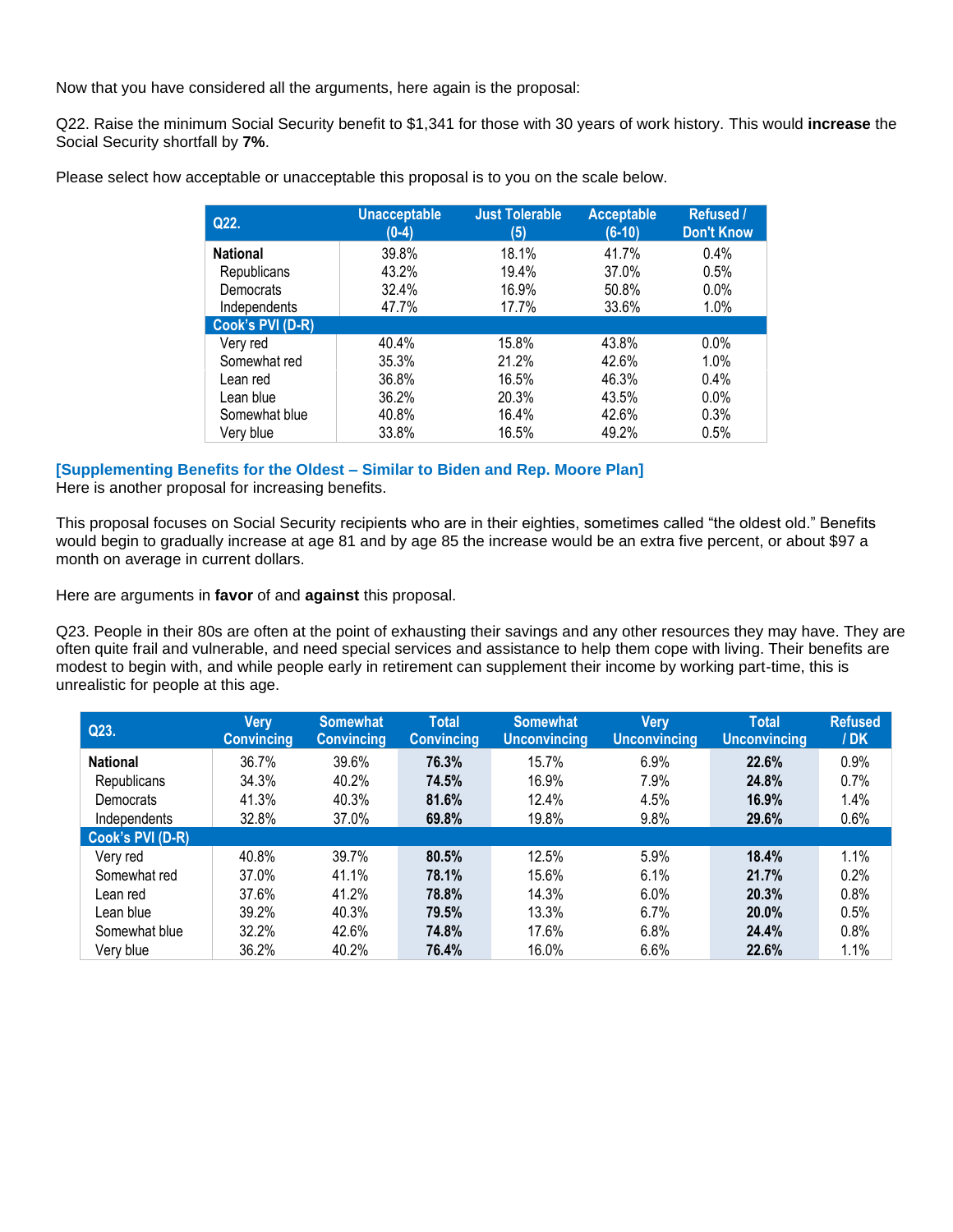Q24. This idea is yet one more example of thinking that people should not be considered responsible for planning for their financial needs. If we go down this path, it will make people more dependent, discourage them from saving, and contribute to an overly big and unaffordable government.

| Q24.             | <b>Very</b><br><b>Convincing</b> | <b>Somewhat</b><br><b>Convincing</b> | <b>Total</b><br><b>Convincing</b> | <b>Somewhat</b><br><b>Unconvincing</b> | <b>Very</b><br><b>Unconvincing</b> | <b>Total</b><br><b>Unconvincing</b> | <b>Refused</b><br>/DK |
|------------------|----------------------------------|--------------------------------------|-----------------------------------|----------------------------------------|------------------------------------|-------------------------------------|-----------------------|
| <b>National</b>  | 17.3%                            | 31.7%                                | 49.0%                             | 27.5%                                  | 22.7%                              | 50.2%                               | 0.7%                  |
| Republicans      | 25.6%                            | 35.5%                                | 61.1%                             | 23.0%                                  | 14.9%                              | 37.9%                               | 1.0%                  |
| Democrats        | 8.8%                             | 26.3%                                | 35.1%                             | 31.5%                                  | 33.1%                              | 64.6%                               | 0.2%                  |
| Independents     | 16.0%                            | 34.4%                                | 50.4%                             | 29.6%                                  | 18.7%                              | 48.3%                               | 1.3%                  |
| Cook's PVI (D-R) |                                  |                                      |                                   |                                        |                                    |                                     |                       |
| Very red         | 19.1%                            | 29.0%                                | 48.1%                             | 22.4%                                  | 29.0%                              | 51.4%                               | 0.4%                  |
| Somewhat red     | 19.0%                            | 29.0%                                | 48.0%                             | 29.0%                                  | 21.9%                              | 50.9%                               | 1.2%                  |
| Lean red         | 17.7%                            | 28.4%                                | 46.1%                             | 25.2%                                  | 28.2%                              | 53.4%                               | 0.6%                  |
| Lean blue        | 15.2%                            | 32.2%                                | 47.4%                             | 28.3%                                  | 23.5%                              | 51.8%                               | 0.9%                  |
| Somewhat blue    | 15.4%                            | 30.2%                                | 45.6%                             | 30.0%                                  | 24.2%                              | 54.2%                               | 0.3%                  |
| Very blue        | 10.1%                            | 27.1%                                | 37.2%                             | 34.0%                                  | 28.7%                              | 62.7%                               | 0.0%                  |

Now that you have considered all the arguments, here again is the proposal:

Q25. Benefits would begin to gradually increase at age 81 and by age 85 the increase would be an extra five percent, or about \$97 a month on average in current dollars. This proposal would **increase** the Social Security shortfall by **5%**.

| Q25.             | <b>Unacceptable</b><br>$(0-4)$ | <b>Just Tolerable</b><br>(5) | <b>Acceptable</b><br>$(6-10)$ | <b>Refused /</b><br><b>Don't Know</b> |
|------------------|--------------------------------|------------------------------|-------------------------------|---------------------------------------|
| <b>National</b>  | 43.7%                          | 17.2%                        | 38.3%                         | 0.8%                                  |
| Republicans      | 46.5%                          | 19.3%                        | 33.5%                         | 0.6%                                  |
| Democrats        | 35.0%                          | 15.1%                        | 49.5%                         | 0.5%                                  |
| Independents     | 55.4%                          | 16.6%                        | 26.2%                         | 1.8%                                  |
| Cook's PVI (D-R) |                                |                              |                               |                                       |
| Very red         | 40.1%                          | 18.8%                        | 41.2%                         | 0.0%                                  |
| Somewhat red     | 43.1%                          | 14.8%                        | 41.4%                         | 0.7%                                  |
| Lean red         | 38.4%                          | 16.3%                        | 44.9%                         | 0.4%                                  |
| Lean blue        | 37.5%                          | 18.2%                        | 43.3%                         | 1.1%                                  |
| Somewhat blue    | 41.1%                          | 15.4%                        | 43.1%                         | 0.5%                                  |
| Very blue        | 40.4%                          | 16.2%                        | 42.8%                         | 0.5%                                  |

## **[Cost of Living Adjustments (Colas)]**

There is an ongoing debate about how cost of living adjustments should be calculated for Social Security benefits.

The annual cost of living adjustments (or COLAs) are calculated to keep pace with inflation.

Since 1975, Social Security has based such annual adjustments on the consumer price index, which measures changes in the prices of a fixed list of consumer goods and services.

## **[Cola Based on Goods the Elderly Tend to Buy]**

There is a proposal for changing the COLA is to use a measure for inflation based on a set of goods that reflects what ELDERLY people tend to buy. Because they spend more than other Americans for out-of- pocket health care costs and those costs rise faster than average inflation, this method would make the cost-of-living adjustments go up faster than the present method.

As an illustration, it is estimated that if prices for the current fixed set of goods goes up 2.5% a year, the amount that prices go up for the goods ELDERLY people buy would be 2.7%.

The effect of a higher COLA would compound over time. It is estimated that by making this change, benefits would grow more quickly, so that 10 years after retiring, average monthly benefits for a person retiring at the full retirement age would be about \$50 more than they would be under the current method. After 30 years average monthly benefits would be about \$261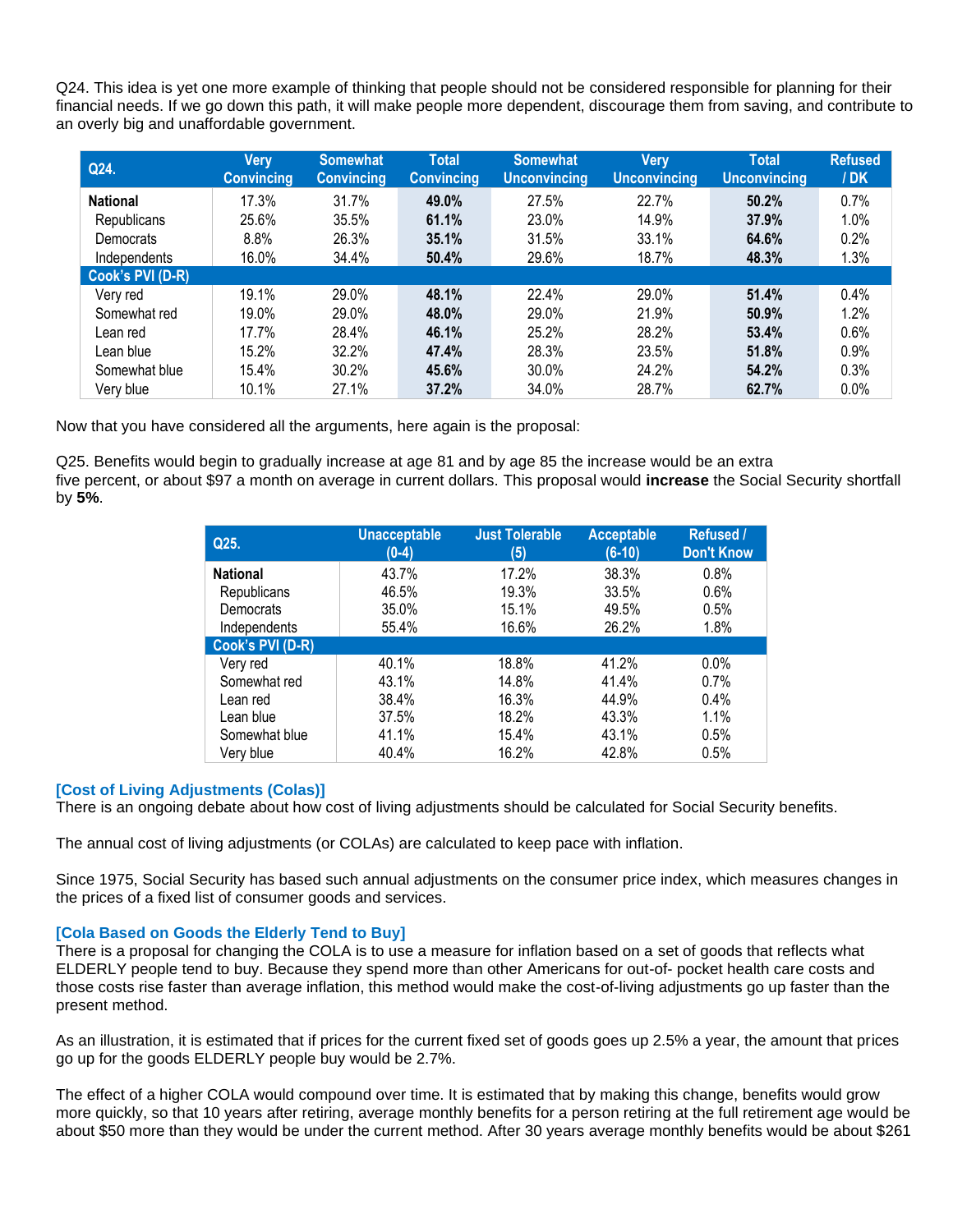more than by the current method. This proposal would **increase** the Social Security shortfall by **12%.**

Here are arguments in **favor** of and **against** the proposal for a COLA based on what the elderly tend to buy.

Q26. The whole idea of making cost of living adjustments is that Social Security recipients should not be hurt by inflation. The current system for calculating inflation does not really keep up with inflation for what seniors actually buy, thus reducing their purchasing power. The only fair thing to do is to change the method to reflect reality.

| Q26.             | Very<br><b>Convincing</b> | <b>Somewhat</b><br><b>Convincing</b> | <b>Total</b><br><b>Convincing</b> | <b>Somewhat</b><br><b>Unconvincing</b> | <b>Very</b><br><b>Unconvincing</b> | <b>Total</b><br><b>Unconvincing</b> | <b>Refused</b><br>/DK |
|------------------|---------------------------|--------------------------------------|-----------------------------------|----------------------------------------|------------------------------------|-------------------------------------|-----------------------|
| <b>National</b>  | 31.7%                     | 45.6%                                | 77.3%                             | 15.5%                                  | 5.8%                               | 21.3%                               | 1.3%                  |
| Republicans      | 28.5%                     | 46.0%                                | 74.5%                             | 18.3%                                  | 6.2%                               | 24.5%                               | 1.0%                  |
| Democrats        | 35.6%                     | 47.8%                                | 83.4%                             | 11.3%                                  | 4.2%                               | 15.5%                               | 1.1%                  |
| Independents     | 31.0%                     | 40.0%                                | 71.0%                             | 17.8%                                  | 8.4%                               | 26.2%                               | 2.7%                  |
| Cook's PVI (D-R) |                           |                                      |                                   |                                        |                                    |                                     |                       |
| Very red         | 35.7%                     | 47.8%                                | 83.5%                             | 12.1%                                  | 3.3%                               | 15.4%                               | 1.1%                  |
| Somewhat red     | 32.4%                     | 44.8%                                | 77.2%                             | 17.0%                                  | 5.4%                               | 22.4%                               | 0.5%                  |
| Lean red         | 33.4%                     | 45.5%                                | 78.9%                             | 14.5%                                  | 5.6%                               | 20.1%                               | 1.0%                  |
| Lean blue        | 35.2%                     | 43.3%                                | 78.5%                             | 15.2%                                  | 5.5%                               | 20.7%                               | 0.9%                  |
| Somewhat blue    | 29.0%                     | 43.8%                                | 72.8%                             | 20.2%                                  | 6.3%                               | 26.5%                               | 0.8%                  |
| Very blue        | 32.4%                     | 49.2%                                | 81.6%                             | 11.4%                                  | 5.3%                               | 16.7%                               | 1.6%                  |

Q27. People can come up with all kinds of arguments for why this group or that group needs to get higher benefit payments. The reality we have to face is that Social Security is in trouble because it will not have the means to meet its obligations. We should be thinking of ways to reduce the shortfall, not make it worse by increasing the cost-of-living adjustment.

| Q27.             | Very<br><b>Convincing</b> | <b>Somewhat</b><br><b>Convincing</b> | <b>Total</b><br><b>Convincing</b> | <b>Somewhat</b><br><b>Unconvincing</b> | Very<br><b>Unconvincing</b> | <b>Total</b><br><b>Unconvincing</b> | <b>Refused</b><br>/DK |
|------------------|---------------------------|--------------------------------------|-----------------------------------|----------------------------------------|-----------------------------|-------------------------------------|-----------------------|
| <b>National</b>  | 20.4%                     | 38.8%                                | 59.2%                             | 24.2%                                  | 15.6%                       | 39.8%                               | 1.0%                  |
| Republicans      | 24.6%                     | 39.4%                                | 64.0%                             | 22.0%                                  | 13.1%                       | 35.1%                               | 0.9%                  |
| Democrats        | 15.6%                     | 38.2%                                | 53.8%                             | 27.4%                                  | 18.1%                       | 45.5%                               | 0.7%                  |
| Independents     | 20.6%                     | 38.9%                                | 59.5%                             | 22.6%                                  | 15.9%                       | 38.5%                               | 2.0%                  |
| Cook's PVI (D-R) |                           |                                      |                                   |                                        |                             |                                     |                       |
| Very red         | 20.6%                     | 37.9%                                | 58.5%                             | 24.6%                                  | 16.9%                       | 41.5%                               | $0.0\%$               |
| Somewhat red     | 16.5%                     | 40.4%                                | 56.9%                             | 25.1%                                  | 17.3%                       | 42.4%                               | 0.7%                  |
| Lean red         | 21.3%                     | 38.4%                                | 59.7%                             | 24.7%                                  | 15.1%                       | 39.8%                               | 0.4%                  |
| Lean blue        | 18.7%                     | 36.2%                                | 54.9%                             | 25.3%                                  | 18.7%                       | 44.0%                               | 1.1%                  |
| Somewhat blue    | 18.9%                     | 39.3%                                | 58.2%                             | 26.4%                                  | 14.9%                       | 41.3%                               | 0.5%                  |
| Very blue        | 17.0%                     | 39.1%                                | 56.1%                             | 24.2%                                  | 19.4%                       | 43.6%                               | 0.3%                  |

Now that you have considered all the arguments, here again is the proposal:

Q28. Basing the annual cost of living increases for benefits (COLAs) on the inflation rate for a set of goods that reflect what elderly people tend to buy. This proposal would **increase** the Social Security shortfall by **12%**.

| Q28.                 | <b>Unacceptable</b><br>$(0-4)$ | <b>Just Tolerable</b><br>(5) | <b>Acceptable</b><br>$(6-10)$ | <b>Refused /</b><br><b>Don't Know</b> |
|----------------------|--------------------------------|------------------------------|-------------------------------|---------------------------------------|
| <b>National 2022</b> | 45.0%                          | 19.9%                        | 34.3%                         | 0.9%                                  |
| Republicans          | 46.1%                          | 21.7%                        | 31.4%                         | 0.8%                                  |
| Democrats            | 39.4%                          | 18.8%                        | 41.0%                         | 0.8%                                  |
| Independents         | 54.1%                          | 17.9%                        | 26.8%                         | 1.2%                                  |
| <b>National 2016</b> | 32.5%                          | 26.6%                        | 39.1%                         | 1.7%                                  |
| Republicans          | 38.7%                          | 24.7%                        | 35.1%                         | 1.5%                                  |
| Democrats            | 26.5%                          | 26.7%                        | 45.0%                         | 1.7%                                  |
| Independents         | 33.2%                          | 30.3%                        | 34.3%                         | 2.3%                                  |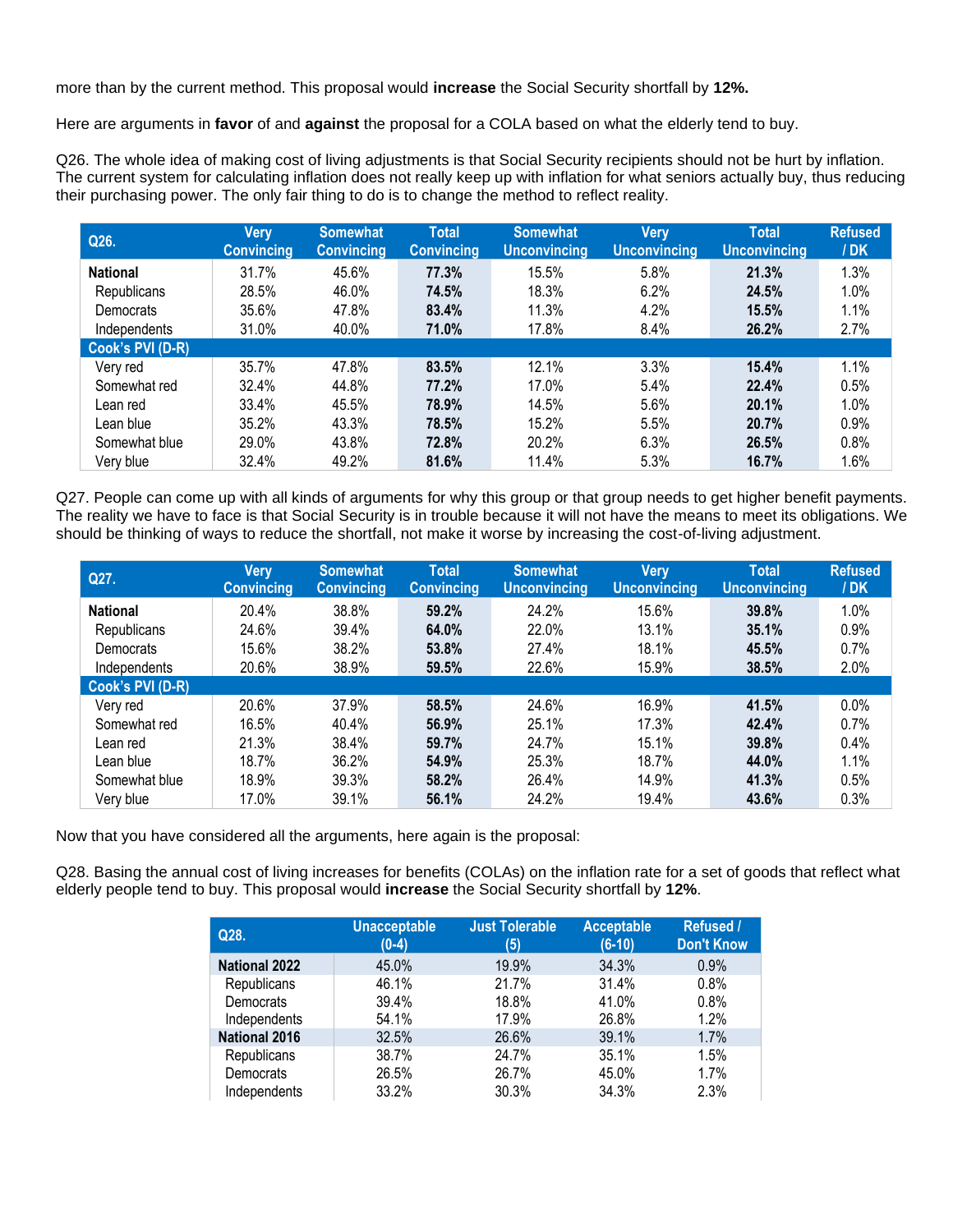| Cook's PVI (D-R) |       |       |       |      |
|------------------|-------|-------|-------|------|
| Very red         | 44.5% | 19.1% | 36.0% | 0.4% |
| Somewhat red     | 39.7% | 20.0% | 40.1% | 0.2% |
| Lean red         | 41.0% | 19.5% | 38.8% | 0.6% |
| Lean blue        | 36.9% | 18.9% | 42.9% | 1.2% |
| Somewhat blue    | 44.3% | 19.1% | 36.0% | 0.5% |
| Very blue        | 40.2% | 19.4% | 38.8% | 1.6% |

#### **[FINAL RECOMMENDATIONS]**

Congratulations, you have completed evaluating the series of proposals for reforming Social Security. You're almost done.

We would now like you to complete the most important part of this exercise. On the next screen you will see all of the proposals you just evaluated, including the impact each proposal has on the Social Security shortfall. You will then select your own final recommendations.

As you will see, some proposals overlap each other. Thus, in these cases, you will only be able to choose one of them.

At the end of each section, you will see the impact of the choices you have made on the Social Security shortfall.

- When you make changes that reduce benefits or increase revenue, this will cover a percentage of the shortfall. This number will go up as you make more choices.
- When you increase benefits, this will lower your coverage of the shortfall and this number will go down.

### **[Reducing Benefits] [Reducing the Monthly Benefits of Those with Higher Lifetime Earnings]**

You may select ONLY ONE (or NONE) of the following two proposals:

| Q29.                      | a) Reduce benefits for<br>upper 20% of earners | b) Reduce benefits for<br>upper 40% of earners | c) Reduce benefits for<br>upper 50% of earners | <b>Not</b><br><b>Chosen</b> |
|---------------------------|------------------------------------------------|------------------------------------------------|------------------------------------------------|-----------------------------|
| <b>Reduces Shortfall:</b> | 11%                                            | <b>23%</b>                                     | 30%                                            |                             |
| <b>National 2022</b>      | 40.9%                                          | 21.7%                                          | 18.7%                                          | 18.7%                       |
| Republicans               | 45.0%                                          | 17.6%                                          | 15.5%                                          | 21.9%                       |
| Democrats                 | 39.2%                                          | 25.2%                                          | 21.9%                                          | 13.7%                       |
| Independents              | 35.2%                                          | 23.7%                                          | 19.5%                                          | 21.6%                       |
| <b>National 2016</b>      | 44.5%                                          | 18.3%                                          | 13.1%                                          | 24.0%                       |
| Republicans               | 43.9%                                          | 15.7%                                          | 12.6%                                          | 27.8%                       |
| Democrats                 | 45.9%                                          | 21.8%                                          | 13.3%                                          | 19.1%                       |
| Independents              | 42.7%                                          | 16.1%                                          | 13.9%                                          | 27.3%                       |
| Cook's PVI (D-R)          |                                                |                                                |                                                |                             |
| Very red                  | 43.0%                                          | 18.8%                                          | 17.3%                                          | 21.0%                       |
| Somewhat red              | 41.8%                                          | 20.7%                                          | 18.0%                                          | 19.5%                       |
| Lean red                  | 44.9%                                          | 20.9%                                          | 16.3%                                          | 17.9%                       |
| Lean blue                 | 39.4%                                          | 23.3%                                          | 19.8%                                          | 17.5%                       |
| Somewhat blue             | 42.6%                                          | 19.6%                                          | 18.4%                                          | 19.4%                       |
| Very blue                 | 41.5%                                          | 23.9%                                          | 14.6%                                          | 19.9%                       |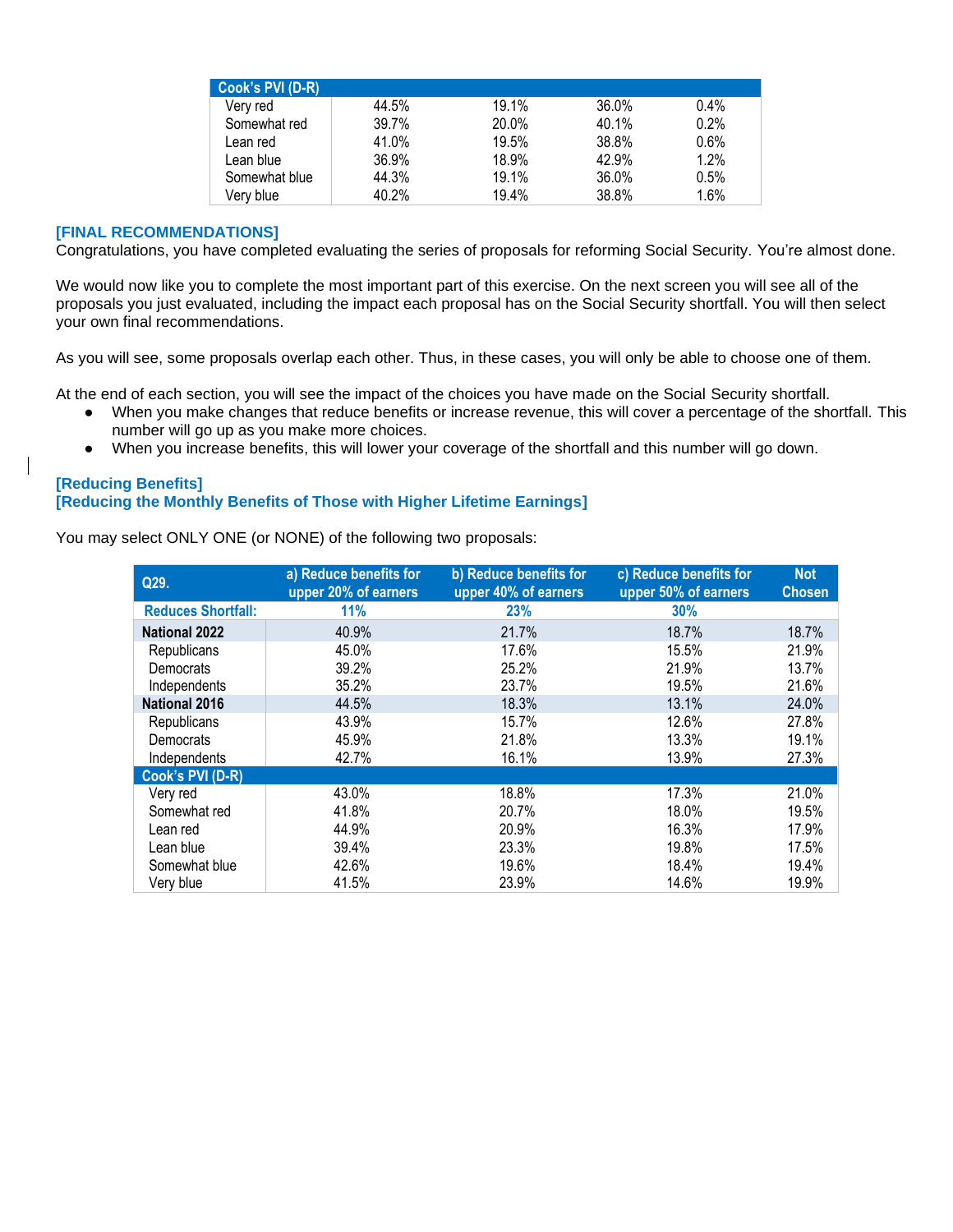## **[Raising the Full Retirement Age]**

You many select ONLY ONE (or NONE) of the following three proposals:

| Q30.                      | a) Gradually raise to<br>age 68 by 2033, and<br>stop there | b) Gradually raise to<br>age 69 by 2041, and<br>stop there | c) Gradually raise to<br>age 70 by 2064, and<br>stop there | <b>Not</b><br><b>Chosen</b> |
|---------------------------|------------------------------------------------------------|------------------------------------------------------------|------------------------------------------------------------|-----------------------------|
| <b>Reduces Shortfall:</b> | 14%                                                        | 21%                                                        | 29%                                                        |                             |
| <b>National 2022</b>      | 41.2%                                                      | 14.9%                                                      | 18.6%                                                      | 25.2%                       |
| Republicans               | 39.7%                                                      | 14.9%                                                      | 20.7%                                                      | 24.6%                       |
| Democrats                 | 42.6%                                                      | 16.6%                                                      | 16.9%                                                      | 23.9%                       |
| Independents              | 41.7%                                                      | 11.5%                                                      | 17.6%                                                      | 29.1%                       |
| <b>National 2016</b>      | 37.8%                                                      | 17.9%                                                      | 22.9%                                                      | 21.5%                       |
| Republicans               | 34.6%                                                      | 18.2%                                                      | 28.4%                                                      | 18.7%                       |
| Democrats                 | 40.2%                                                      | 18.2%                                                      | 19.6%                                                      | 21.9%                       |
| Independents              | 38.8%                                                      | 16.3%                                                      | 18.6%                                                      | 26.3%                       |
| Cook's PVI (D-R)          |                                                            |                                                            |                                                            |                             |
| Very red                  | 41.2%                                                      | 14.3%                                                      | 19.5%                                                      | 25.0%                       |
| Somewhat red              | 37.5%                                                      | 14.6%                                                      | 20.4%                                                      | 27.5%                       |
| Lean red                  | 39.0%                                                      | 15.5%                                                      | 20.5%                                                      | 24.9%                       |
| Lean blue                 | 37.5%                                                      | 16.8%                                                      | 23.5%                                                      | 22.3%                       |
| Somewhat blue             | 38.5%                                                      | 16.6%                                                      | 23.4%                                                      | 21.4%                       |
| Very blue                 | 40.7%                                                      | 16.2%                                                      | 17.6%                                                      | 25.5%                       |

#### **[Increasing Revenues]**

## **[Raising the Amount of Wages Subject to the Payroll Tax]**

You may select OR not select the following proposal:

Q31. All wages above \$400,000 would be subject to the payroll tax (but not income from dividends or capital gains), **covering 61% of the shortfall.**

| Q31.                      | All wages above \$400,000 would be subject to the payroll<br>tax (but not income from dividends or capital gains) | <b>Not</b><br><b>Chosen</b> |
|---------------------------|-------------------------------------------------------------------------------------------------------------------|-----------------------------|
| <b>Reduces Shortfall:</b> | 61%                                                                                                               |                             |
| <b>National 2022</b>      | 81.3%                                                                                                             | 18.7%                       |
| Republicans               | 78.9%                                                                                                             | 21.1%                       |
| Democrats                 | 87.8%                                                                                                             | 12.2%                       |
| Independents              | 73.5%                                                                                                             | 26.5%                       |
| Cook's PVI (D-R)          |                                                                                                                   |                             |
| Very red                  | 81.3%                                                                                                             | 18.8%                       |
| Somewhat red              | 83.0%                                                                                                             | 17.0%                       |
| Lean red                  | 84.7%                                                                                                             | 15.3%                       |
| Lean blue                 | 82.9%                                                                                                             | 17.1%                       |
| Somewhat blue             | 83.1%                                                                                                             | 16.9%                       |
| Verv blue                 | 81.1%                                                                                                             | 18.9%                       |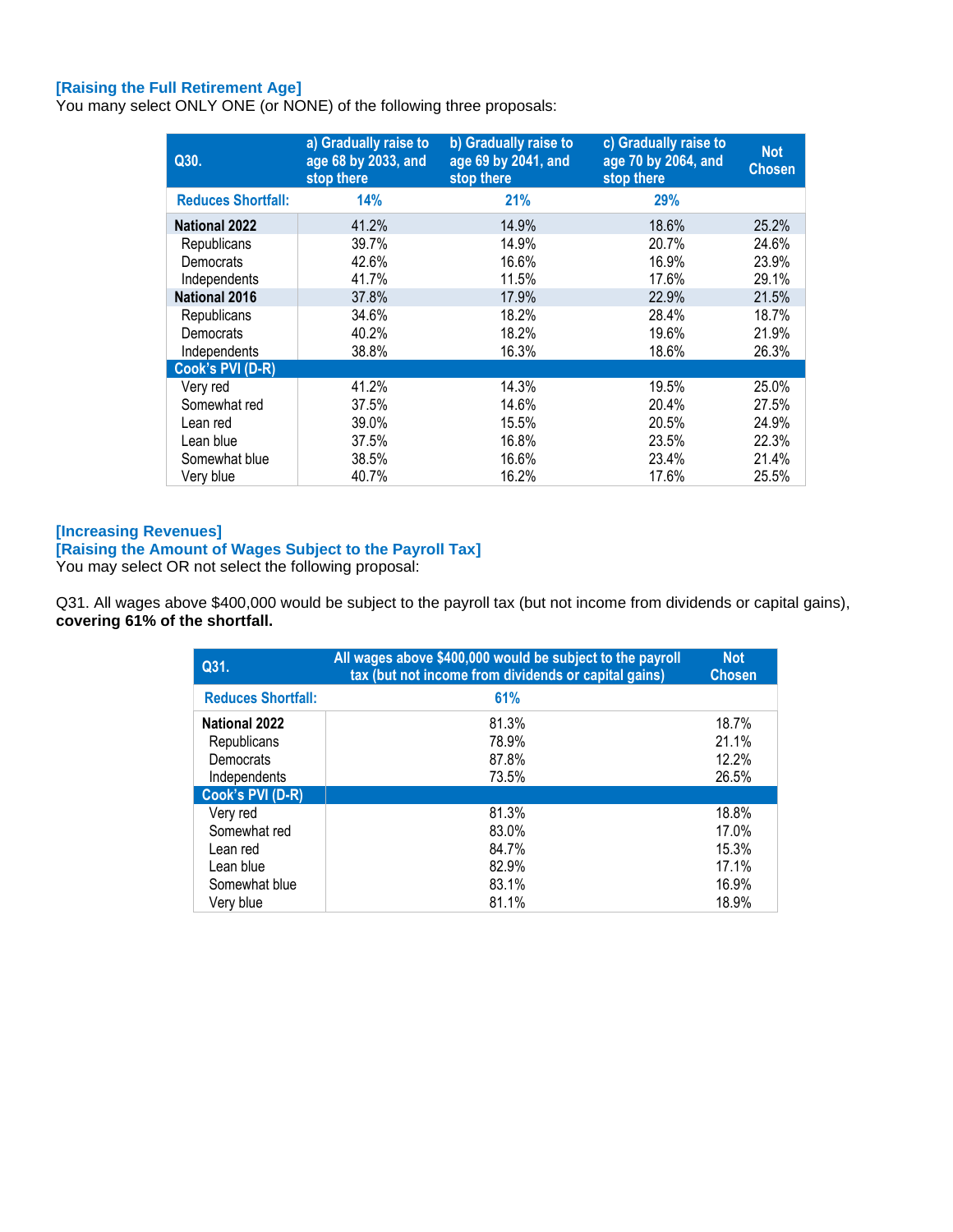## **[Increasing the Payroll Tax Rate]**

These proposals raise the Social Security payroll tax rate from 6.2% for both employees and employers.

You may select ONLY ONE (or NONE) of the following three proposals:

| Q32.                      | a) Increase by 0.05<br>per year for 6 years<br>up to 6.5% | b) Increase by 0.05<br>per year for 14 years<br>up to 6.9% | c) Increase by 0.05<br>per year for 20<br>years up to 7.2% | <b>Not</b><br><b>Chosen</b> |
|---------------------------|-----------------------------------------------------------|------------------------------------------------------------|------------------------------------------------------------|-----------------------------|
| <b>Reduces Shortfall:</b> | 16%                                                       | <b>30%</b>                                                 | 43%                                                        |                             |
| <b>National 2022</b>      | 33.1%                                                     | 22.4%                                                      | 17.6%                                                      | 26.9%                       |
| Republicans               | 33.6%                                                     | 18.5%                                                      | 17.8%                                                      | 30.1%                       |
| Democrats                 | 32.9%                                                     | 26.6%                                                      | 18.8%                                                      | 21.7%                       |
| Independents              | 32.6%                                                     | 22.5%                                                      | 14.4%                                                      | 30.5%                       |
| <b>National 2016</b>      | 33.7%                                                     | 22.8%                                                      | 19.0%                                                      | 24.6%                       |
| Republicans               | 33.4%                                                     | 22.0%                                                      | 16.5%                                                      | 28.1%                       |
| Democrats                 | 34.6%                                                     | 24.2%                                                      | 21.6%                                                      | 19.6%                       |
| Independents              | 31.9%                                                     | 21.2%                                                      | 18.3%                                                      | 28.7%                       |
| Cook's PVI (D-R)          |                                                           |                                                            |                                                            |                             |
| Very red                  | 31.6%                                                     | 21.0%                                                      | 19.1%                                                      | 28.3%                       |
| Somewhat red              | 33.6%                                                     | 21.2%                                                      | 17.3%                                                      | 28.0%                       |
| Lean red                  | 31.4%                                                     | 21.3%                                                      | 20.1%                                                      | 27.2%                       |
| Lean blue                 | 34.5%                                                     | 23.7%                                                      | 19.6%                                                      | 22.3%                       |
| Somewhat blue             | 37.0%                                                     | 20.4%                                                      | 17.4%                                                      | 25.2%                       |
| Very blue                 | 31.4%                                                     | 23.4%                                                      | 19.9%                                                      | 25.3%                       |

## **[Modifying Benefits]**

## **[Increasing Benefits]**

You may select OR not select the following proposal:

Q33. Raise the minimum monthly benefit for those who have worked 30 years or more from \$951 to \$1,341, **reducing coverage of the shortfall by 7%.**

| Q33.                      | Raise the minimum monthly benefit for those who<br>have worked 30 years or more from \$951 to \$1,341 | <b>Not</b><br><b>Chosen</b> |
|---------------------------|-------------------------------------------------------------------------------------------------------|-----------------------------|
| <b>Reduces Shortfall:</b> | $-7%$                                                                                                 |                             |
| <b>National 2022</b>      | 64.2%                                                                                                 | 35.8%                       |
| Republicans<br>Democrats  | 58.6%<br>71.3%                                                                                        | 41.4%<br>28.7%              |
| Independents              | 62.5%                                                                                                 | 37.5%                       |
| Cook's PVI (D-R)          |                                                                                                       |                             |
| Very red                  | 65.1%                                                                                                 | 34.9%                       |
| Somewhat red              | 62.0%                                                                                                 | 38.0%                       |
| Lean red                  | 64.6%                                                                                                 | 35.4%                       |
| Lean blue                 | 64.0%                                                                                                 | 36.0%                       |
| Somewhat blue             | 62.0%                                                                                                 | 38.0%                       |
| Very blue                 | 67.8%                                                                                                 | 32.2%                       |